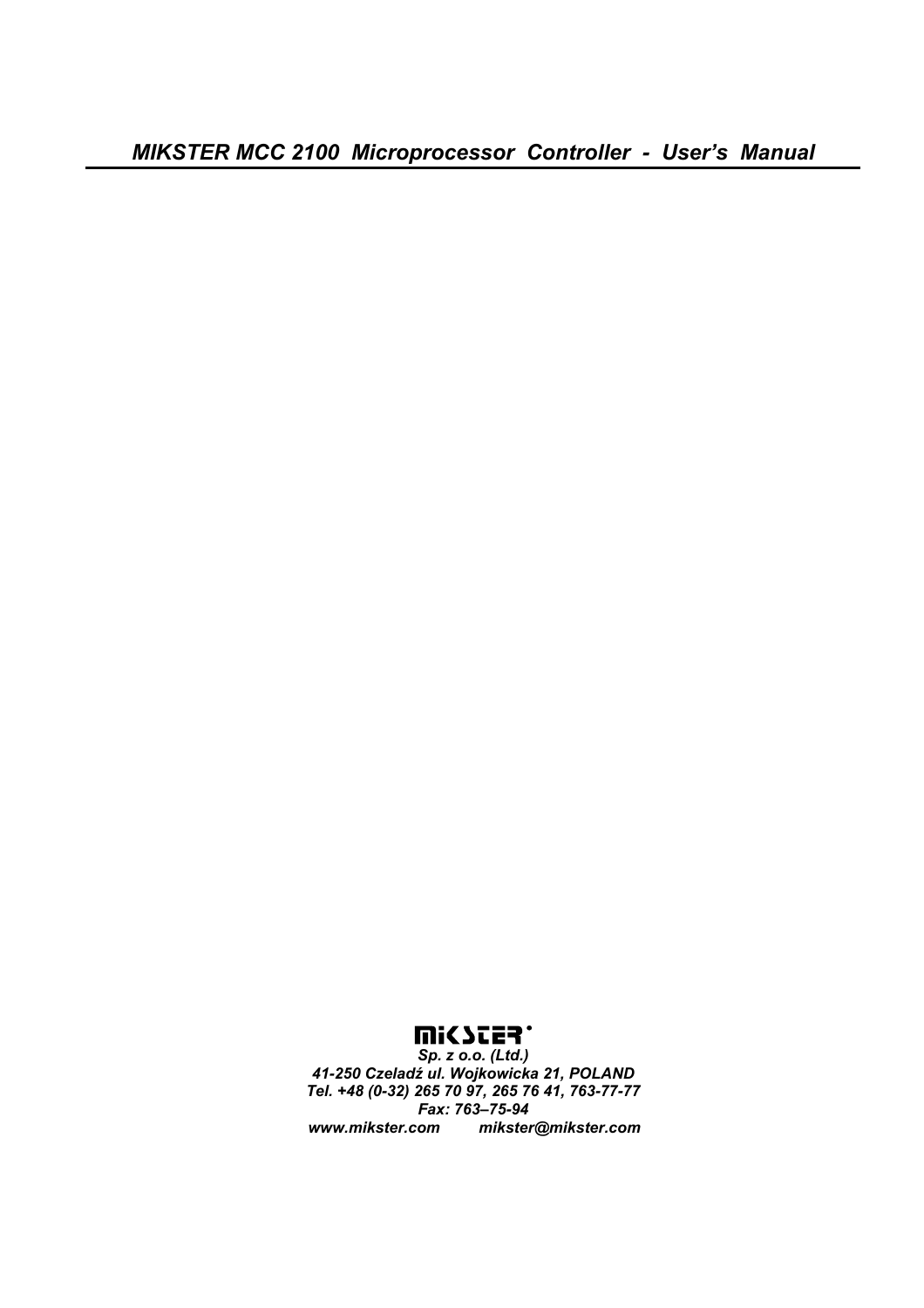## **CONTENTS**

#### page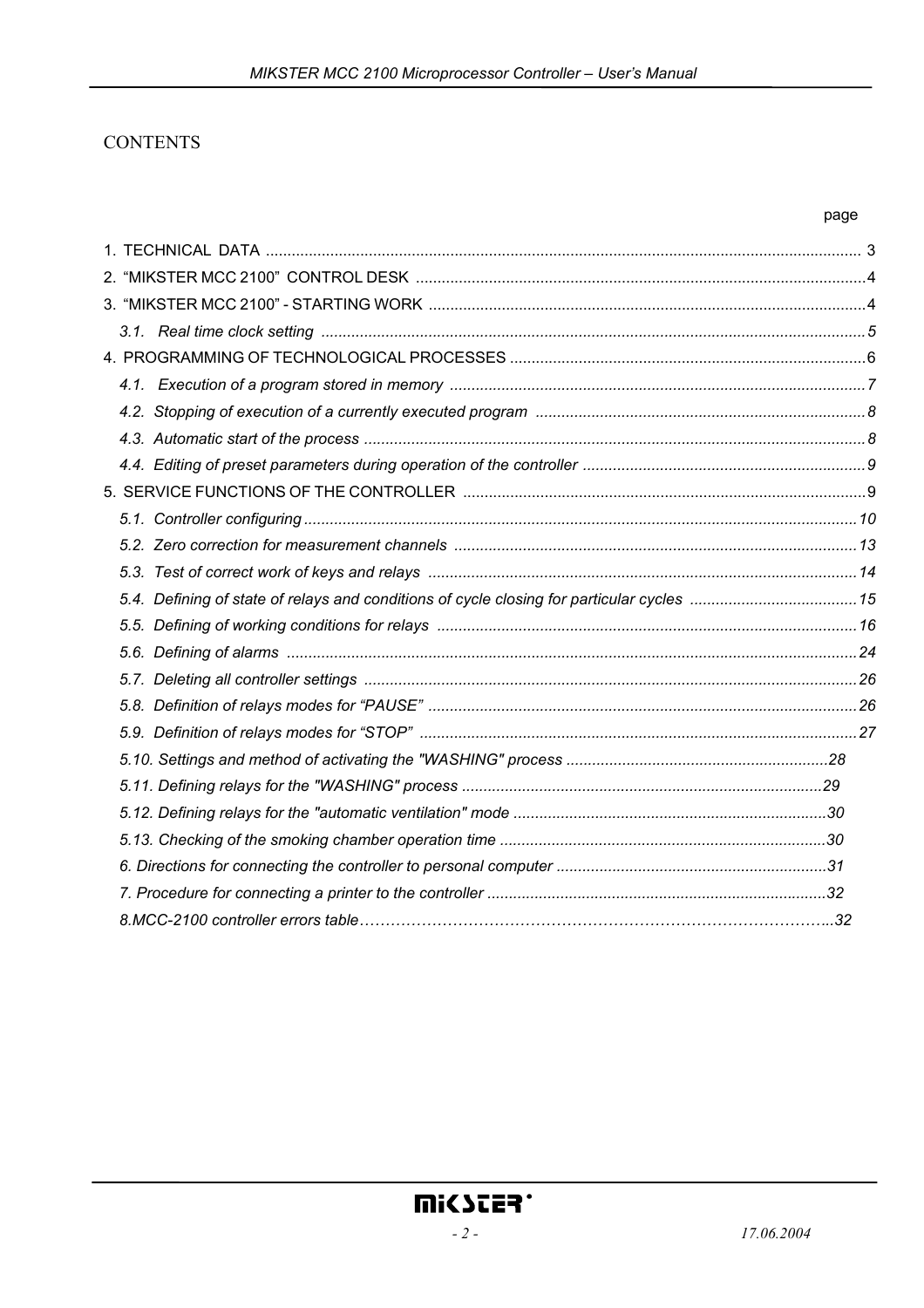## *1. TECHNICAL DATA*

*OVERALL DIMENSIONS:* Width 190 mm Height 290 mm Depth 50 mm *POWER SUPPLY:* 24 V AC (transformer in the set) CASING: "FRONT PANEL" type, single element **PROTECTION DEGREE:** from front IP 65 *HUMIDITY:* 0.75 % (relative humidity) *TEMPERATURE:* ambient -20..+70 °C working 0..+60 °C **DISPLAY UNIT:** seven-segment LED displays *KEYBOARD:* foil, 50 keys *SIGNALLING OF STATES:* 18 LED diodes *TRANSMITTER OUTPUTS:* 24 x short-circuiting switch (220V,2A) ANALOG OUTPUTS: Optional *ANALOG INPUTS:* 8 x (PT-100 or 0..20 mA or 4..20mA) *DIGITAL INPUTS:* 8 x separated input Umax=220V *SERIAL COMMUNICATION:*  1 x RS-232 (Printer) 1 x RS-485 (PC)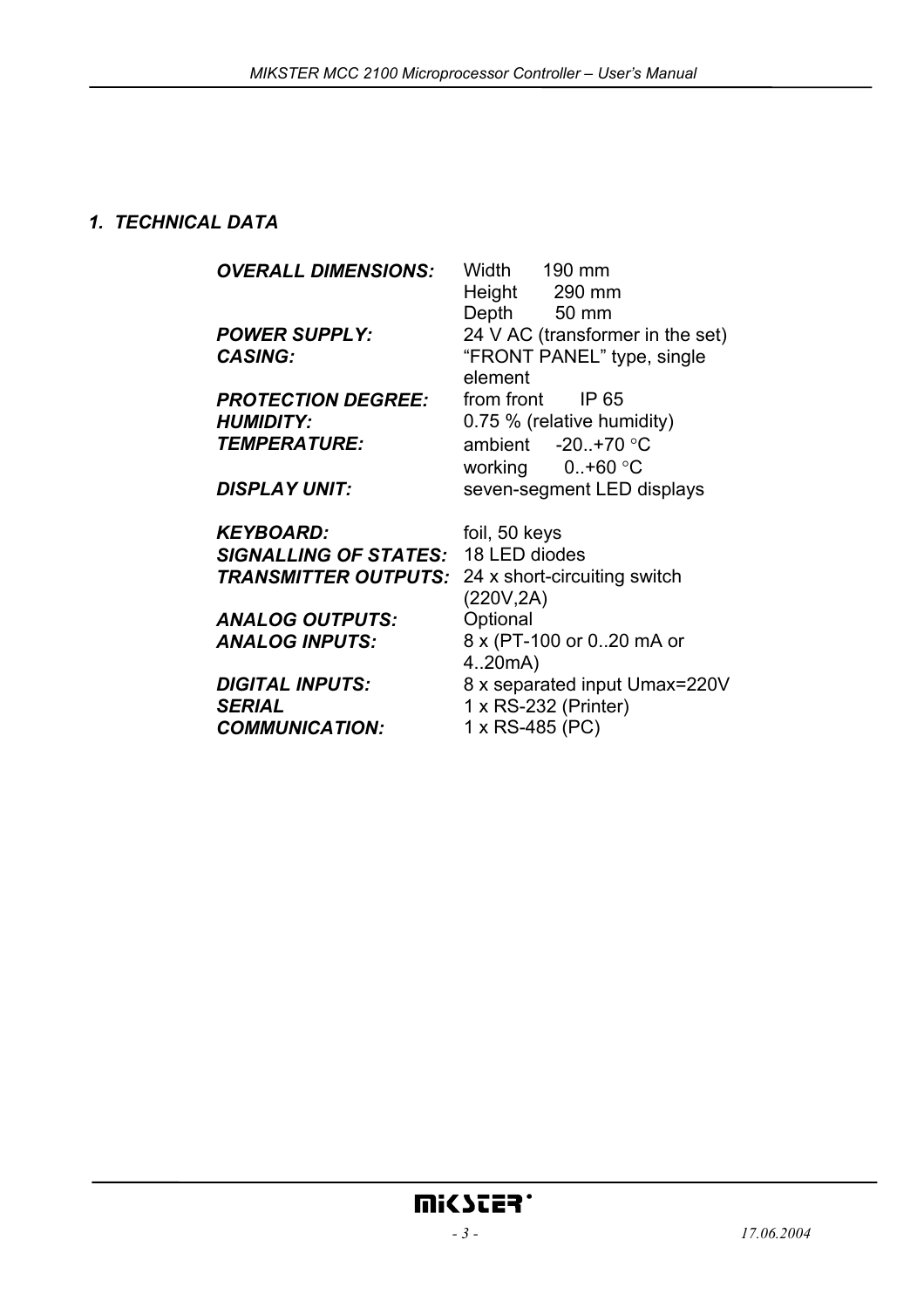# *2. CONTROL DESK "MIKSTER MCC 2100"*

All operations connected with programmer start-up, programming, manual alterations etc. are carried out through control desk.

Keys on the desk are arranged into the following function keypads:

- numeric display keypad *1*
- NUMERIC keys along with FUNCTION keys *2*
- OUTPUT DEVICES MODE signaling keys and diodes *3*
- keys and diodes for TECHNOLOGICAL PROCESS SIGNALING *4*

 Whole information concerning the state of working programmer (operation mode, values of set and read parameters etc.) are displayed on alphanumeric display units and signaled by LED diodes.

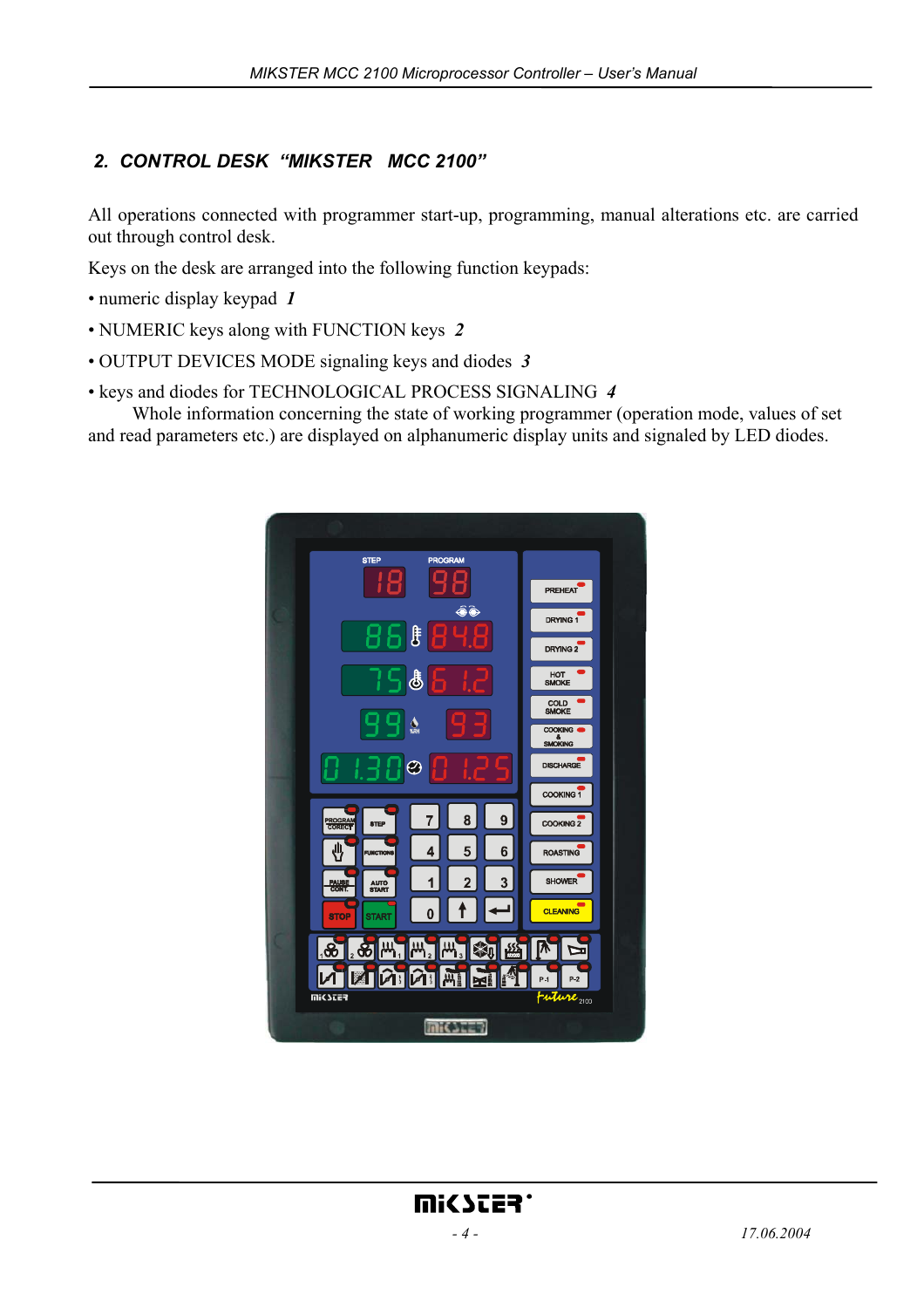# *3. "MIKSTER MCC 2100" – STARTING WORK*

After switching on power all displays and diodes light, after 5 seconds they should fade, that confirms correct work of the system; the controller turns to 'ready to work' mode.

## *3.1. Real time clock setting*

In order to set correct time we should:

- press and hold for a moment the **button**, word "CODE" will be displayed and green digits "000" will blink,
- using numeric keys enter first part of the code: (as a standard "888"), and



press the **button**, red digits "000" will blink,

• using numeric keys enter second part of the code: (as a standard – "888"), and press

the **button**, two red digits showing hour will blink,

- using numeric keys enter current hour and press the button, two red digits showing minutes will blink,
- using numeric keys enter current minutes and press the  $\bullet$  button (in the field "WILGOTNOSC ZADANA" *("PRESET HUMIDITY")* two digits showing year will blink),
- using numeric keys enter current year (last two digits only) and press

the **button** (in the field "CZAS CYKLU - godziny" *("CYCLE TIME – hours")* two digits showing month will blink),

• using numeric keys enter current month and press the  $\Box$  button (in the field "CZAS CYKLU minutes" *("CYCLE TIME – minutes")* two digits showing day will blink),

**STOP** • using numeric keys enter current day and press the button.

After having finished the above steps, the controller stores newly entered time in memory and turns to 'ready to work' mode.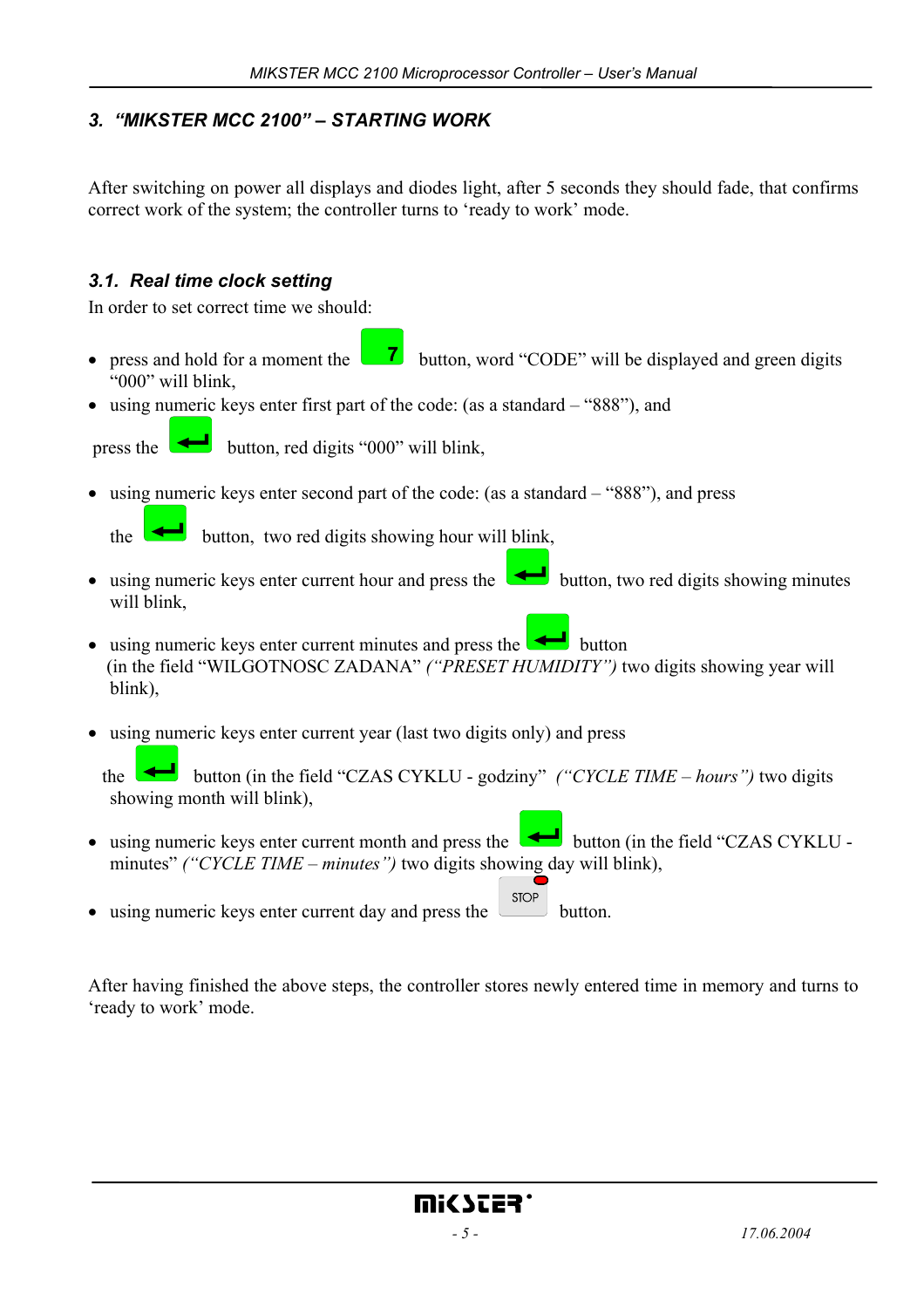# *4. PROGRAMMING OF TECHNOLOGICAL PROCESSES*

In order to create a new program or edit an existing one, we should:

**PROG** • press the  $\sqrt{\frac{POPRAM}{POPRAM}}$  button, word "CODE" will be displayed and green (or yellow) digits "000" will blink,

• using numeric keys enter first part of the code: "222" and

press the **button**, red digits "000" will blink,

• using numeric keys enter second part of the code: "222"

and press the **button**, green digit showing program number will blink,

 $\bullet$  using numeric keys enter program number (1-50), which we wish to create, or else correct it in case when program with such number already exists, and press the **button**,

Now we may begin editing of the program, consisting of maximum 20 cycles. Number of currently edited cycle is displayed in the  $\left\lfloor \frac{kROK}{N} \right\rfloor$  ("STEP") field. We shift from cycle to cycle

 $(1-20)$  by pressing the  $\left[\frac{kROK}{R}\right]$  button.

In each cycle we may preset the following parameters:

- temperature in the chamber,
- temperature of the bar *(baton in Polish translator's note),*
- humidity,
- cycle duration,
- cycle name,

After having set the controller in programming mode, green (yellow) digits will blink in the field "TEMPERATURA KOMORY" ("CHAMBER TEMPERATURE"). In order to preset the required parameters we should:

- select name responding to particular cycle using keypad (keys showing names of cycles (-4-)), by pressing on appropriate name; selection will be confirmed by control diode indication at the selected name,
- using numeric keys set the required chamber temperature value and press the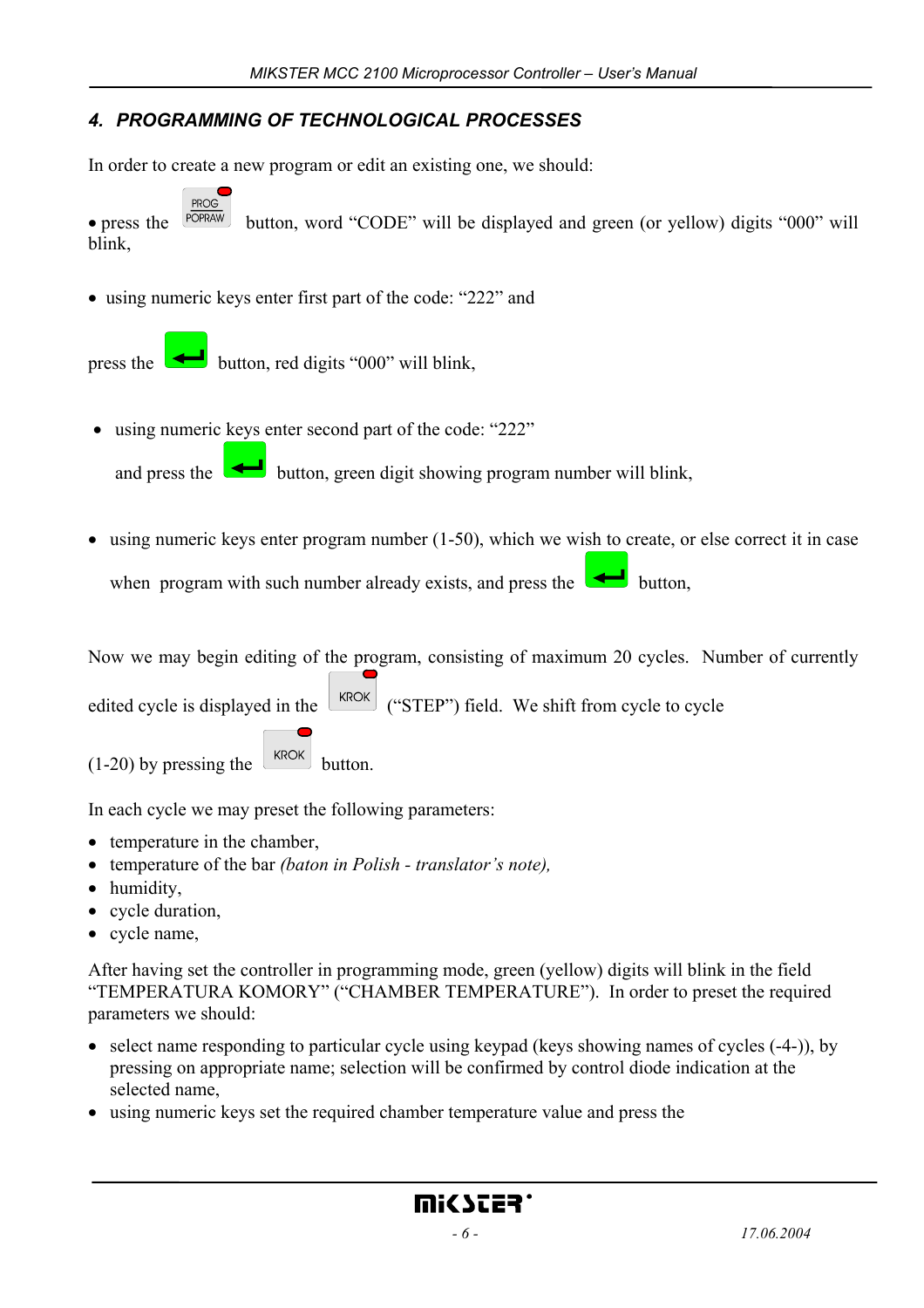button, green (yellow) digits showing bar temperature will blink,

using numeric keys set the required bar temperature value and press the

button, green (yellow) digits showing humidity will blink,

- using numeric keys set the required humidity value and press the button, green (yellow) digit (or digits) showing cycle duration in hours will blink,
- using numeric keys set the number of hours of cycle duration, and press the button, green (yellow) digits showing cycle duration in minutes will blink,
- using numeric keys set the cycle duration in minutes,
- press the  $\left\lfloor \frac{kROK}{R}\right\rfloor$  button, therefore shifting to editing of next cycle,
- we repeat all steps performed during editing of the first cycle, and so on.
- after having set appropriate values for all required cycles (maximum 20), we press the

PROG button in order to close the programming process, or the <sup>[POPRAW]</sup> ("PROG. / CORRECT") button in order to edit next program. We proceed with selection of program number and the programming process in the same manner as described at the beginning of this chapter.

# *4.1. Execution of a program stored in memory*

In order to execute program, which has been previously stored in memory of the controller, we should:

- press the  $\left[\begin{array}{cc} \text{START} \\ \text{Button} \end{array}\right]$  button, green (yellow) digit showing program number will blink,
- using numeric keyboard we set program number, which we wish to execute and we press the **START**

button,

- using the  $\lfloor$  KROK button, we select the step number, from which program is to be executed,
- by pressing the  $\boxed{\text{STAT}}$  button, we start the program.

Step, which time of execution has been set at 00:00 will not be executed.

**STOP**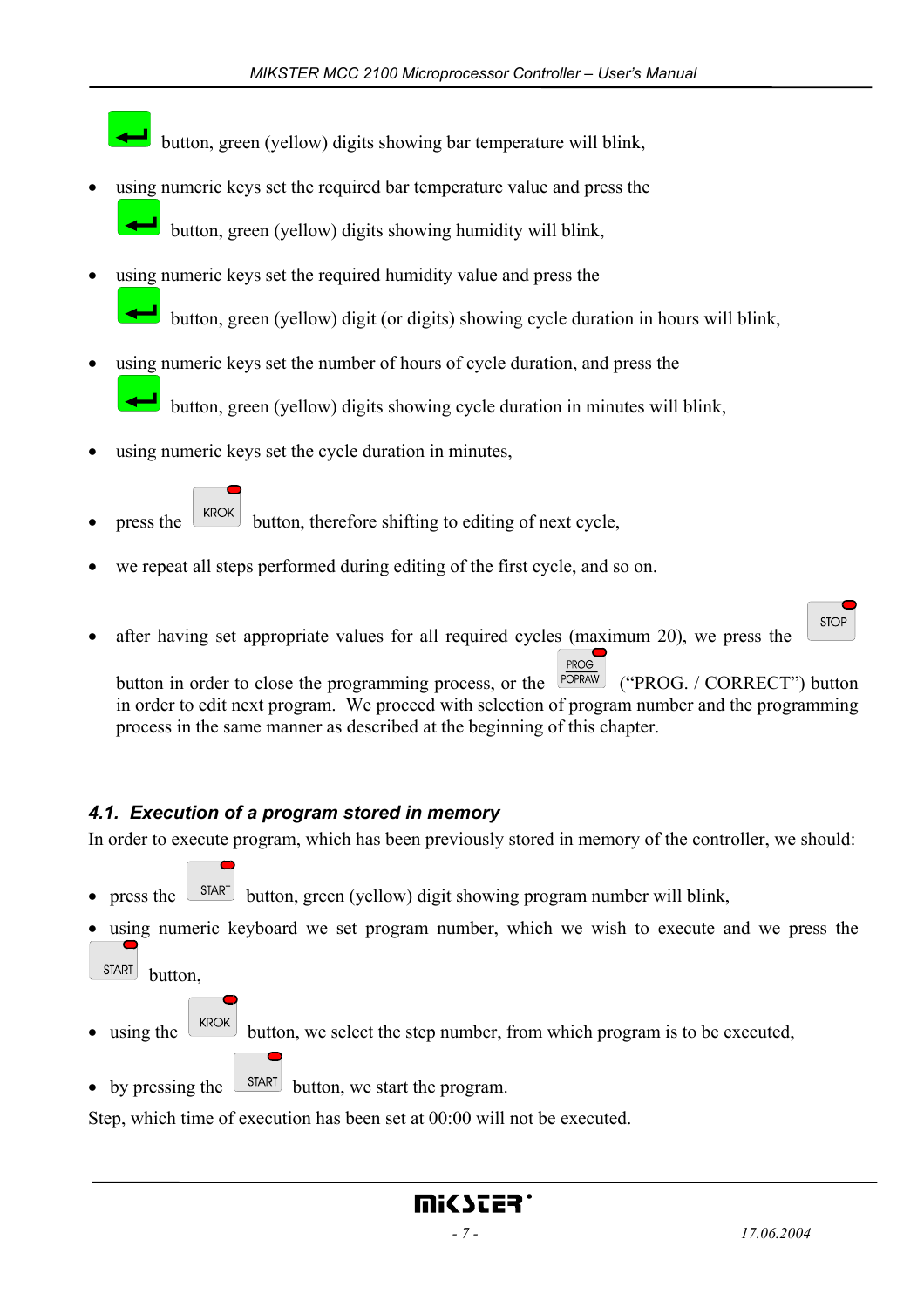## *4.2. Stopping of execution of a currently executed program*

At any time we are able to abort program execution **without possibility to restart it,** in order to do that we should:

**STOP** 

press the button two times; the controller turns to 'ready to work' mode.

It is also possible to abort the executed program, and then return to its execution, in order to do that we should:



press the  $\sqrt{\frac{\text{KONT}}{\text{W}}}\$  ("PAUSE / CONTINUE") button; the word "PAUSE" will be displayed and the controller will abort program execution,

PAUZA

• in order to restart program execution we should press the  $\sqrt{\text{KONT}}$  button again.

## *4.3. Automatic start of the process*

 The MIKSTER MCC 2100 controller allows starting program at any previously set hour. In order to allow for auto-start of the controller we should:



- press the  $\sqrt{\frac{SIART}{SIART}}$  button; green (yellow) digit (digits) showing program number will blink,
- using numeric keyboard we set program number, which we wish to start automatically,
- press the **button**; all previously set program parameters will be displayed (by pressing the **KROK**

button we may preview parameters of the following steps),

- press the button; green (yellow) digits showing the hour of automatic start of technological program will blink; current time will be displayed in red,
- using numeric keyboard we set the hour of automatic start of the process,
- press the button; green (yellow) digits showing the minutes of automatic start of technological program will blink,
- using numeric keyboard we set the minutes of automatic start of the process,
	-
- press the  $\sqrt{\frac{SIART}{H}}$  button and the controller turns to 'waiting for automatic program start' mode; the **AUTO** word "AUTO" and diodes on the  $\left[\begin{array}{cc} \text{SIART} \\ \text{SIART} \end{array}\right]$  and  $\left[\begin{array}{cc} \text{SIART} \\ \text{SIART} \end{array}\right]$  buttons will blink.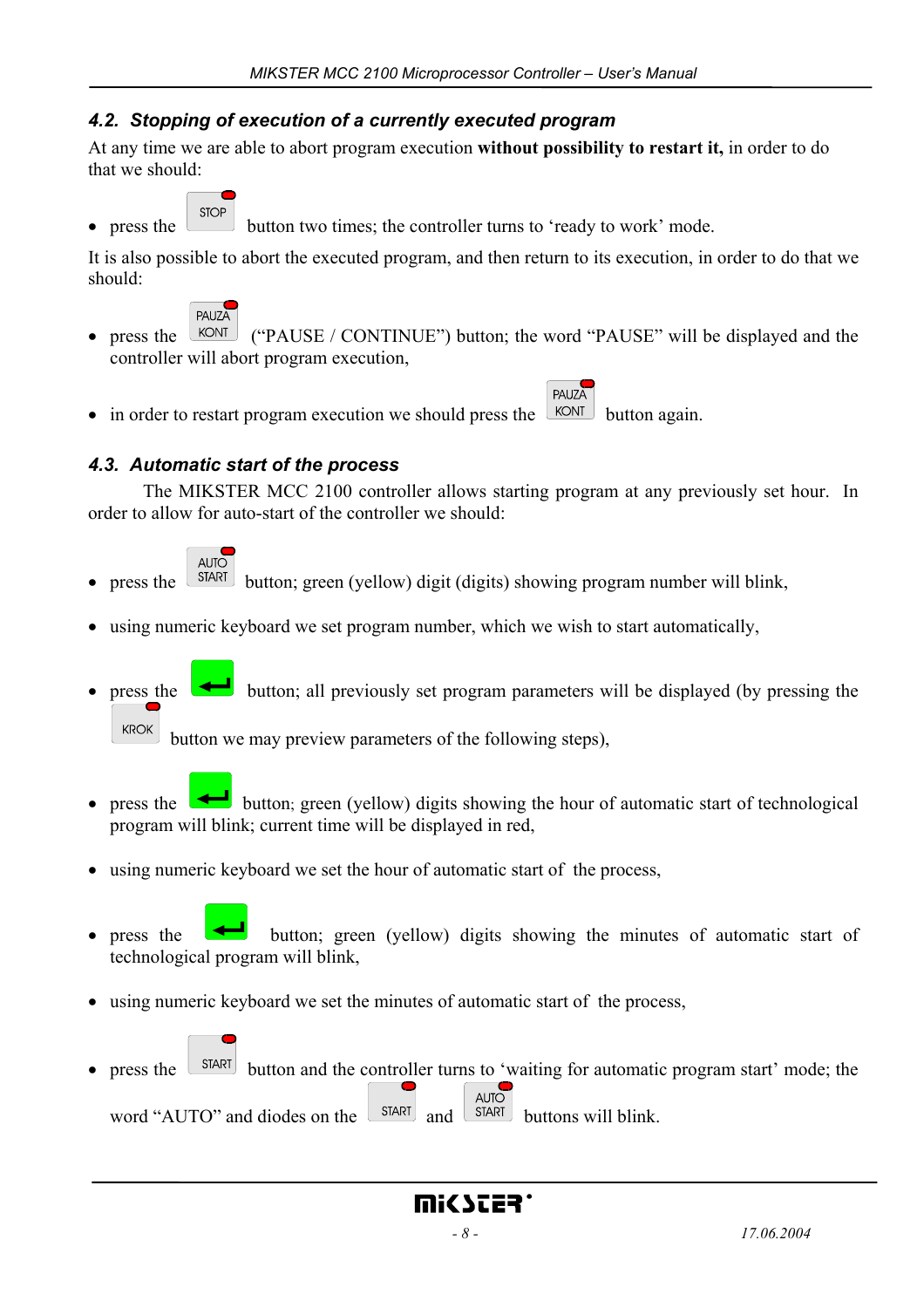At the hour preset by us the controller will automatically start execution of appropriate program from the first step. Aborting of the process has been described in point 4.2.

# *4.4. Editing of preset parameters during operation of the controller*

There is an option of correcting previously set parameters while the controller executes the program. In order to do that we should (during execution of a program):



- using numeric keys set the cycle duration in minutes,
- press the  $\left[\begin{array}{cc} \frac{PROG}{POPROX} \\ \hline \end{array}\right]$  button, the controller will continue program execution with new working parameters.

## **NOTE !!!**

**Alterations made during operation of the controller will be valid only until closing of the technological process. After program closing the controller "remembers" program with data set during the programming process.** 

## *5. SERVICE FUNCTIONS OF THE CONTROLLER*

The controller has at its disposal highly extended service functions allowing for adjusting its parameters and manner of work to individual needs of its user. Suitable settings performed by service functions are stored in the controller memory, and used during execution of a selected program.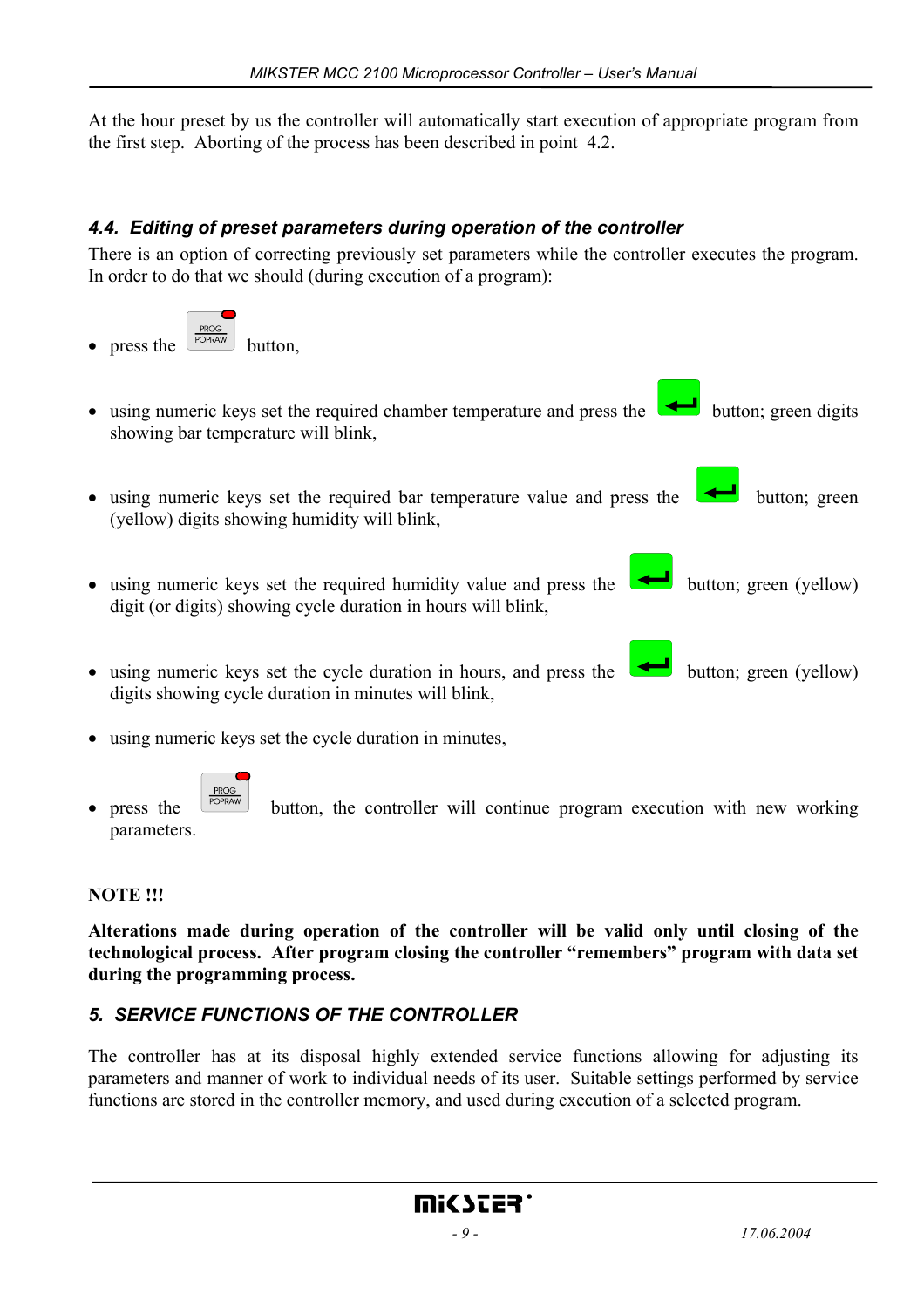#### **NOTE !!!**

#### **These service functions may be used only by an authorized service person or a trained person !!! These functions should not be used unless it is absolutely necessary !!!**

In order to launch service functions we should:

- press and hold for a moment the  $\begin{bmatrix} 9 \\ 1 \end{bmatrix}$  and  $\begin{bmatrix} 1 \\ 0 \end{bmatrix}$  buttons; word "CODE" will be displayed and green digits "000" will blink,
- using numeric keys enter first part of the code: "111", and press the button; red digits "000" will blink,

using numeric keys enter second part of the code: "111", and press the  $\Box$  button; blinking word "SERVICE" will appear,

Now it is possible to select appropriate service function number. Particular numbers mean:

- 0. Program version
- 1. Setup
- 2. AC converter
- 3. Tests
- 4. Definition of cycle relays
- 5. Relay type
- 6. Alarms
- 7. Initializations
- 8. Relays condition for "PAUSE"
- 9. Relays definition "STOP"

#### **5.1.** *Controller configuring*

In order to carry out basic configuration of the controller we should:

- press and hold for a moment the  $\begin{bmatrix} 9 \\ 1 \end{bmatrix}$  and  $\begin{bmatrix} 6 \\ 1 \end{bmatrix}$  buttons; word "CODE" will appear and green digits "000" will blink,
- using numeric keys enter first part of the code: "111", and press the **button**; red digits "000" will blink
- using numeric keys enter second part of the code: "111", and press the  $\Box$  button; blinking word "SERVICE" will appear,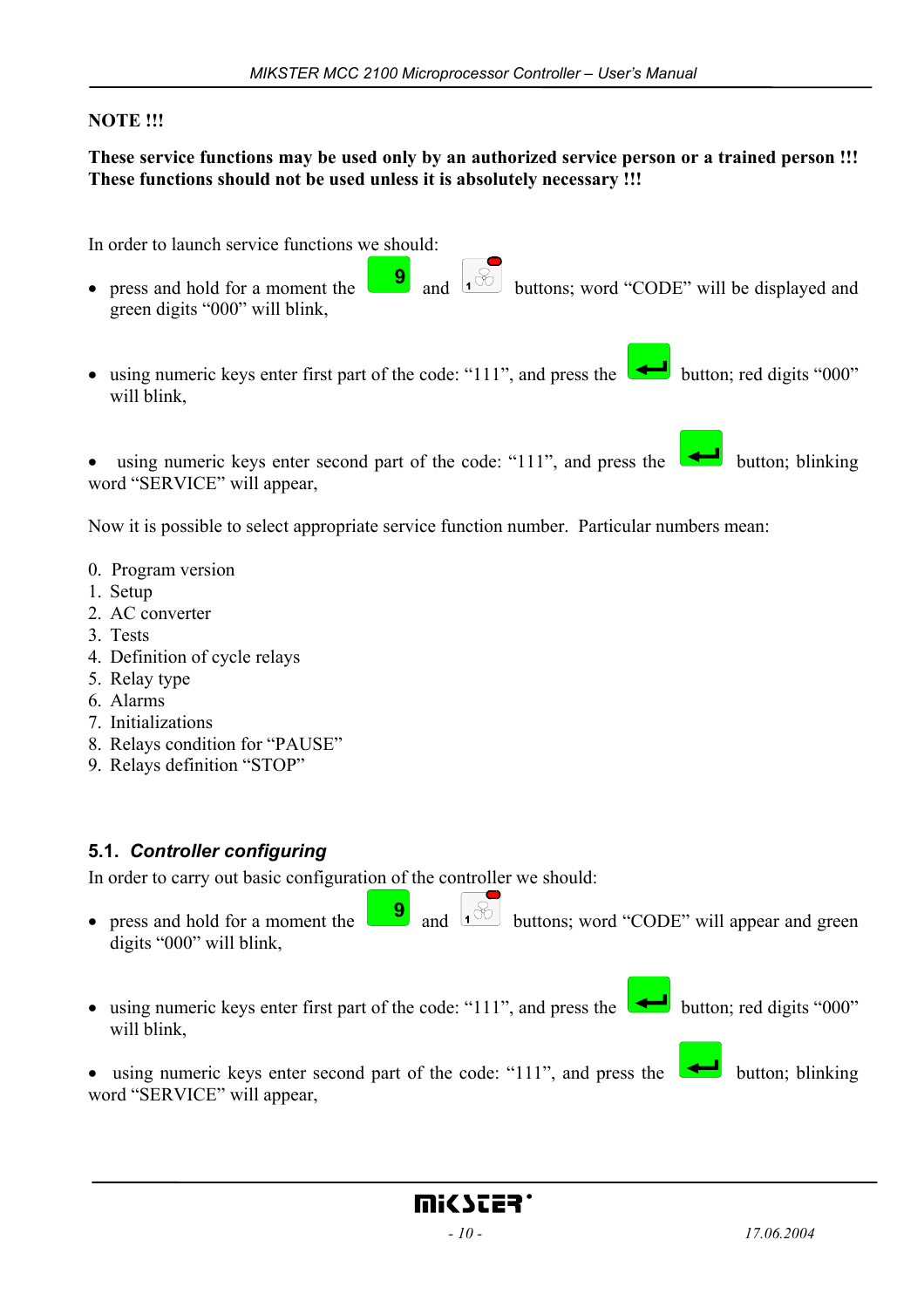- press the  $\begin{bmatrix} 1 \end{bmatrix}$  button; number of the SETUP "F00" cell will be displayed in green (yellow), value attributed to particular parameter will be displayed in red.
- using numeric keys enter the value in a particular cell;
- 
- press the button; therefore moving to the next SETUP cell;
- using numeric keys enter the value in a particular cell;

We repeat the above steps until required values are set in each SETUP cell. Meaning of particular cells is shown in the table below:

| <b>FUNCTION</b> | <b>VALUE SET</b>  | <b>RANGE</b>     | <b>CHARACTERISTICS</b>                 |
|-----------------|-------------------|------------------|----------------------------------------|
| NO.             | <b>BY FACTORY</b> |                  |                                        |
|                 |                   |                  | Number in the network: RS - 485 -      |
| F00             | $\boldsymbol{0}$  | 0.31             | if we have at our disposal only one    |
|                 |                   |                  | controller, then we leave the preset   |
|                 |                   |                  | value as a default value, that is "0", |
|                 |                   |                  | when we have two or more               |
|                 |                   |                  | controllers connected in the           |
|                 |                   |                  | network, we attribute to them          |
|                 |                   |                  | successive numbers.                    |
| F 01            | $\boldsymbol{0}$  |                  | Free                                   |
| $F_{02}$        | $\theta$          |                  | Free                                   |
| $F_{03}$        | 380               | 0.450            | Smoke generator board temperature      |
| F <sub>04</sub> | 220               | 0.255            | Smoke temperature                      |
| $F_{05}$        | $\boldsymbol{0}$  | $0.\overline{2}$ | Delta status                           |
| F06             | $\mathbf{1}$      | 0.255            | Registration recording frequency       |
| F07             | 111               | 0.999            | Code for SET-UP (3 digits)             |
| F08             | 111               | 0.999            | Code for SET-UP (3 digits)             |
| F 09            | 222               | 0.999            | Code for programming (3 digits)        |
| F10             | 222               | 0.999            | Code for programming (3 digits)        |
| F11             | 888               | 0.999            | Code for clock (3 digits)              |
| F12             | 888               | 0.999            | Code for clock (3 digits)              |
| F13             | 150               | 0255             | Maximum preset temperature             |
| F14             | 150               | 0.255            | Maximum preset temperature of the      |
|                 |                   |                  | bar                                    |
| F <sub>15</sub> | 60                | 0.512            | Time after turning off power           |
| F16             | 12.0              | 0.25.5           | Preset Tk value (Tk zad) exceeded      |
| F17             | $\mathbf{1}$      | 0254             | Frequency of printing on printer       |
| F 18            | $\overline{0}$    | 0.1              | Speed of transmission $0 - 9600$ ,     |
|                 |                   |                  | $1 - 19200$                            |
| F <sub>19</sub> | $\boldsymbol{0}$  | 0.24             | Number of relay, in relation to        |
|                 |                   |                  | which ventilation process is turned    |
|                 |                   |                  | on                                     |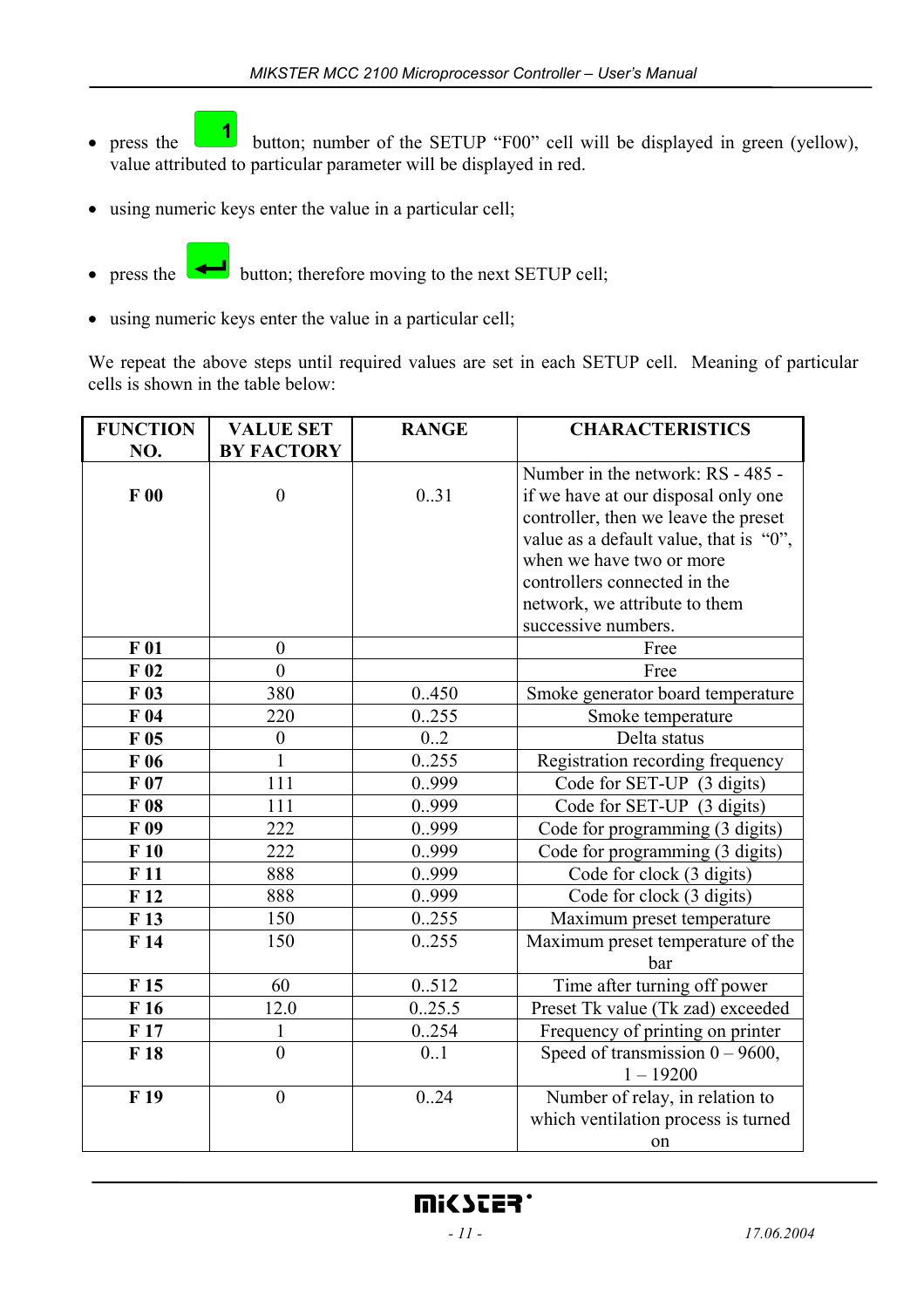| F20             | $\boldsymbol{0}$ | 0.20  | Ventilation time                         |
|-----------------|------------------|-------|------------------------------------------|
| F <sub>21</sub> | $\boldsymbol{0}$ | 0.24  | Number of the relay, in relation to      |
|                 |                  |       | which time allowed between               |
|                 |                  |       | washing process is being calculated      |
| F <sub>22</sub> | $\boldsymbol{0}$ | 0.200 | Allowed number of hours between          |
|                 |                  |       | washing processes                        |
| F <sub>23</sub> | $\boldsymbol{0}$ |       |                                          |
|                 |                  | 0.24  | Number of signaling relay. End of        |
|                 |                  |       | process                                  |
| F24             | $\boldsymbol{0}$ | 0.255 | Operation time the process end relay     |
| F <sub>25</sub> | 95               |       |                                          |
|                 |                  |       | Not used                                 |
| F26             | $\overline{2}$   |       |                                          |
|                 |                  |       | Not used                                 |
|                 | $\overline{2}$   |       |                                          |
| F <sub>27</sub> |                  |       | Not used                                 |
|                 |                  |       |                                          |
| F 28            | 5                |       |                                          |
|                 |                  |       | Not used                                 |
| F 29            | 15               |       |                                          |
|                 |                  |       | Not used                                 |
|                 |                  |       |                                          |
| F30             | 150              |       |                                          |
|                 |                  |       | Not used                                 |
| F 31            | 20               |       |                                          |
|                 |                  |       | Not used                                 |
| F 32            | 20               |       |                                          |
|                 |                  |       | Not used                                 |
|                 |                  |       |                                          |
| F 33            | $\boldsymbol{0}$ | 0.1   | Process activation using computer        |
|                 |                  |       | $0 - off$                                |
|                 |                  |       | $1 - on$                                 |
|                 |                  |       | (in case if value "1" is set, it is      |
|                 |                  |       | impossible to activate the process       |
|                 |                  |       | using the controller keyboard)           |
| F 34            | $\overline{0}$   | 0.1   | Process ID                               |
|                 |                  |       | $0 - off$                                |
|                 |                  |       | $1 - on$                                 |
|                 |                  |       |                                          |
| $F 35 - F 47$   |                  |       | Not used                                 |
| F 48            | $\boldsymbol{0}$ |       |                                          |
|                 |                  | 0.1   | Temperature measurement unit             |
|                 |                  |       | $0-{}^{0}C$                              |
|                 |                  |       | $1-{^0F}$                                |
| F 49            | $\boldsymbol{0}$ | 0.1   | Accuracy of displayed temperature        |
|                 |                  |       | value                                    |
|                 |                  |       | $0 - 1$ <sup>0</sup> C                   |
|                 |                  |       | $1 - 0.1 \, {}^{0}C$                     |
| F50             | $\boldsymbol{0}$ | 0.1   |                                          |
|                 |                  |       | Recording accuracy<br>$0 - 1 \, {}^{0}C$ |
|                 |                  |       |                                          |
|                 |                  |       | $1-0.2\ ^0\rm{C}$                        |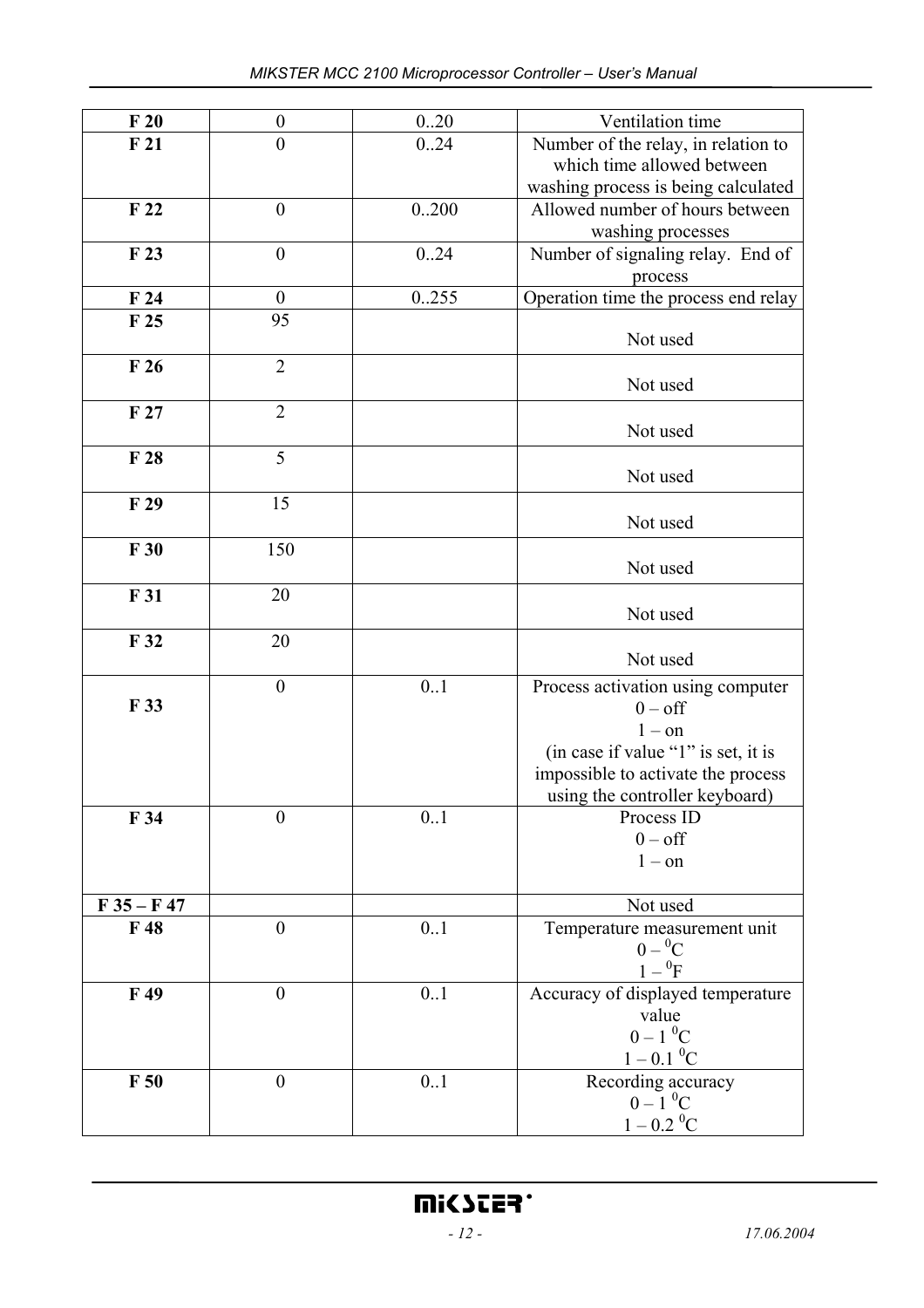| F <sub>51</sub> | $\boldsymbol{0}$ | $\boldsymbol{0}$ | Chamber temperature measurement<br>- channel 1<br>0 |
|-----------------|------------------|------------------|-----------------------------------------------------|
|                 |                  |                  | 1 - channel 6                                       |
| F <sub>52</sub> | $\theta$         | 0.1              | Free                                                |
| F 53            | $\boldsymbol{0}$ | 0.1              | Transmission protocol                               |
|                 |                  |                  | 0 - Mikster-bus                                     |
|                 |                  |                  | 1 - MODBUS-RTU                                      |
| F 54            | $\overline{0}$   | 0.1              | Power output ON / OFF for the PID                   |
|                 |                  |                  | controller                                          |
|                 |                  |                  | $0 - OFF$                                           |
|                 |                  |                  | $1 - ON$                                            |
|                 |                  |                  |                                                     |
| F <sub>55</sub> | $\overline{0}$   | 0.1              | Loop on $/$ off                                     |
|                 |                  |                  | Controller work looping                             |
|                 |                  |                  | $0 - off$                                           |
|                 |                  |                  | $1 - on$                                            |

After having set particular parameters we press the  $\left[\begin{array}{c} \text{stop} \\ \text{bottom} \end{array}\right]$  button and all settings in SETUP will be stored in memory.

*5.2. Zero correction for measurement channels*

In order to make a correction we should:

- press and hold for a moment the  $\begin{bmatrix} 9 \\ 1 \end{bmatrix}$  and  $\begin{bmatrix} 1 \\ 2 \end{bmatrix}$  buttons; word "CODE" will appear and green (yellow) digits "000" will blink,
- using numeric keys enter first part of the code: "111", and press the button; red digits "000" will blink,

• using numeric keys enter second part of the code: "111", and press the  $\Box$  button; blinking word "SERVICE" will appear,

- press the  $\boxed{2}$  button;
- using keys or select number of channel for correction; channel number will be displayed in green (yellow) in the KROK *("STEP")* field;
- connect model resistor of  $R = 100 \Omega$  resistance to a selected channel;

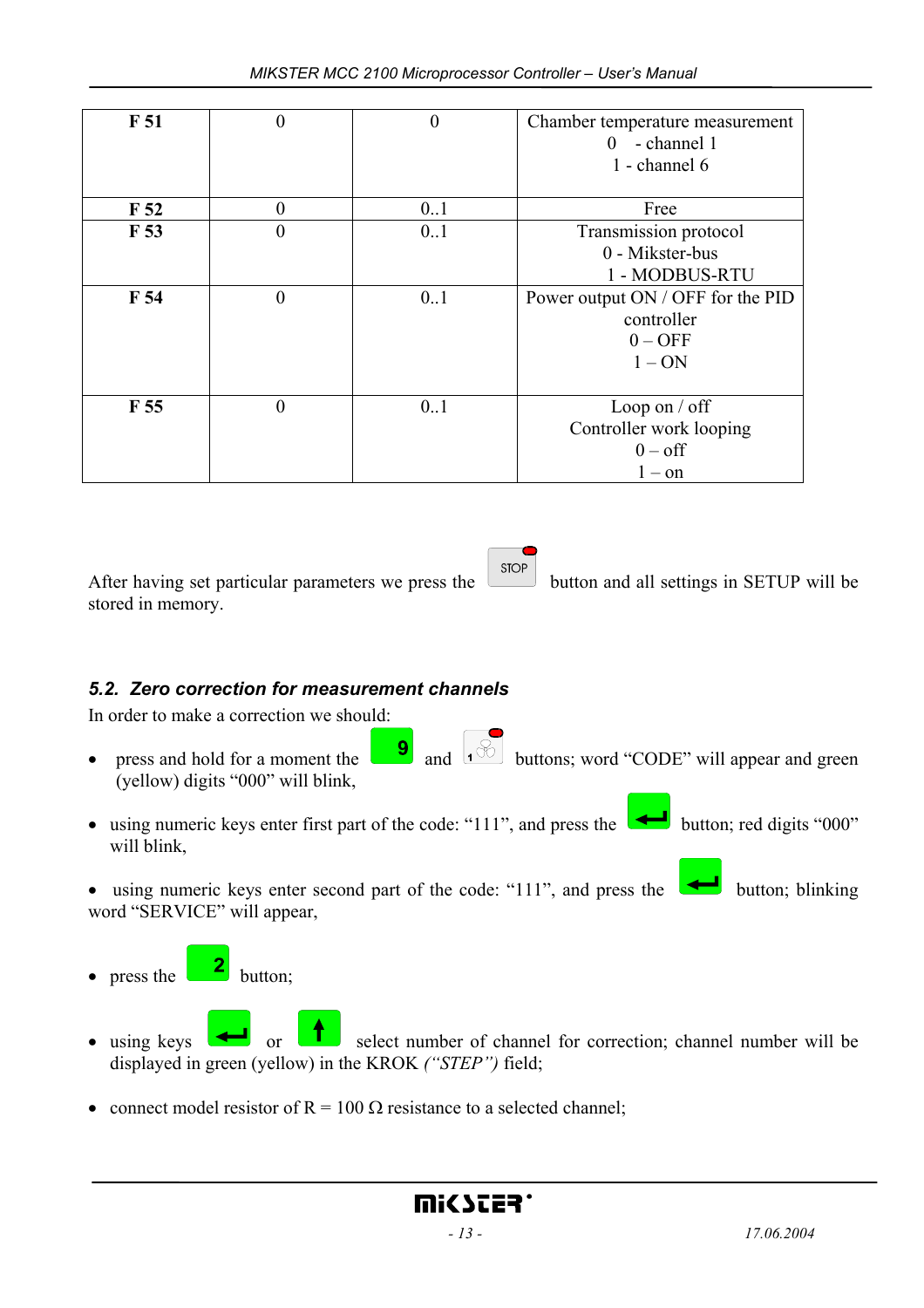- press the  $\boxed{2^{\frac{1}{\infty}}}$  button.
- connect model resistor on sensor characteristic (e.g. 138.5 $\Omega$  for 100°C).
- Make the temperature readout on selected channel correct by turning potentiometers on backboard of the controller. Temperature will be displayed in the "ZEGAR" ("CLOCK") field.

#### **Similarly to the above operations we should carry out correction on all active measurement channels !**

**STOP** In order to leave the option of measurement channels correction press the button.

## *5.3. Test of correct work of keys and relays*

In order to perform keyboard and displays test we should:

- press and hold for a moment the  $\boxed{\phantom{\bigoplus}9}$  and  $\boxed{\cdot\%}$  buttons; word "CODE" will appear and green digits "000" will blink,
- using numeric keys enter first part of the code: "111", and press the button; red digits "000" will blink,
- using numeric keys enter second part of the code: "111", and press the  $\Box$  button; blinking word "SERVICE" will appear,
- press the **3** button; all displays and signaling diodes will fade;
- using numeric keys enter number of test to be performed.

Results of particular tests are shown in the table below:

| Test number | Test result                                   |
|-------------|-----------------------------------------------|
|             | Switches off all lights and displays          |
|             | Switches on all lights and displays           |
| 2           | Displays successive digits on numeric display |
| 3           | Tests all signaling diodes one by one         |
|             | Tests all relays one by one                   |
| 5           | Tests relays by pressing buttons              |
| 6           | Two-mode input state                          |
|             | Free                                          |
| 8           | Free                                          |
|             | Free                                          |

In order to select another test we should press attributed to it number on numeric keyboard.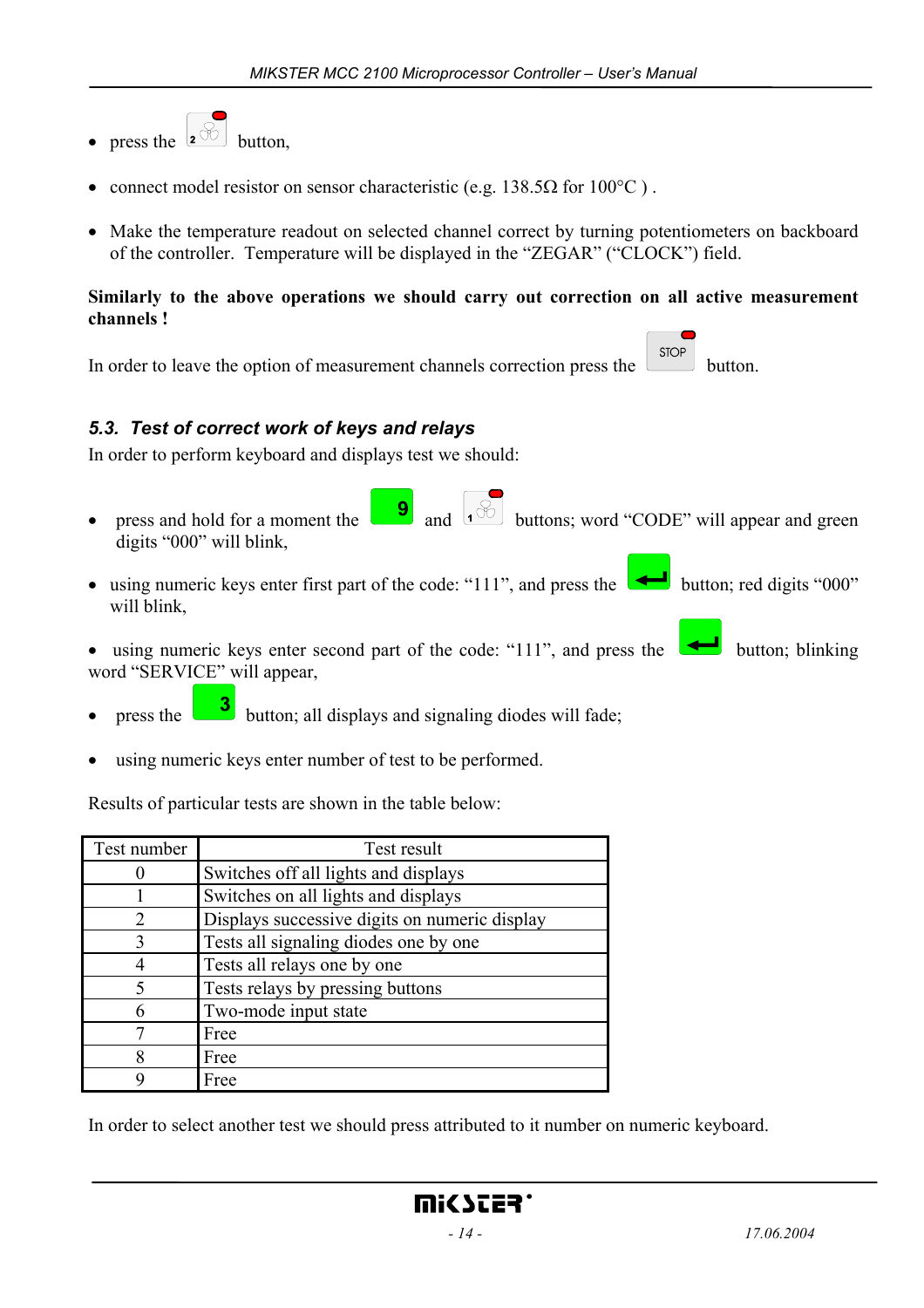**STOP** Press the button to leave "TEST" mode.

## *5.4. Defining of state of relays and conditions of cycle closing for particular cycles*

The MCC 2100 controller allows for free configuring and defining of relays for each of cycles. In order to do that we should:

- press and hold for a moment the  $\begin{bmatrix} 9 \\ 1 \end{bmatrix}$  and  $\begin{bmatrix} 1 \\ 0 \end{bmatrix}$  buttons; the word "CODE" will appear and green digits "000" will blink,
- using numeric keys enter first part of the code: "111", and press the button; red digits "000" will blink,
- using numeric keys enter second part of the code: "111", and press the  $\Box$  button; blinking word "SERVICE" will appear,
- press the **button**; red fields by the cycles names will blink;
- select name of cycle, for which we wish to define relays modes;
- by pressing the  $\Box$  or button, select number of a relay (1-24), which we wish to turn on / off in particular cycle;
- using the  $\begin{bmatrix} \text{FUNKC} \\ \text{key} \end{bmatrix}$  key, set whether selected relay is to be switched on (ON), or off (OFF) in

particular cycle; relay mode may also be changed with the keys:  $\Box$  - off, and  $\Box$  - on;

• pressing the or button, select next number of relay and define whether it is to be on or off;

Relay number will be displayed in the "program" field, and its preset state is signaled by lighting of proper diode on buttons and displayed words "On" or "Off" in the "chamber temperature" field. Having preset all relays modes for particular cycle we must:

using the  $\lfloor$  KROK key, set manner of cycle closing; conditions of closing cycle are shown in the table below:

| Number | Condition of closing cycle |  |
|--------|----------------------------|--|
|        |                            |  |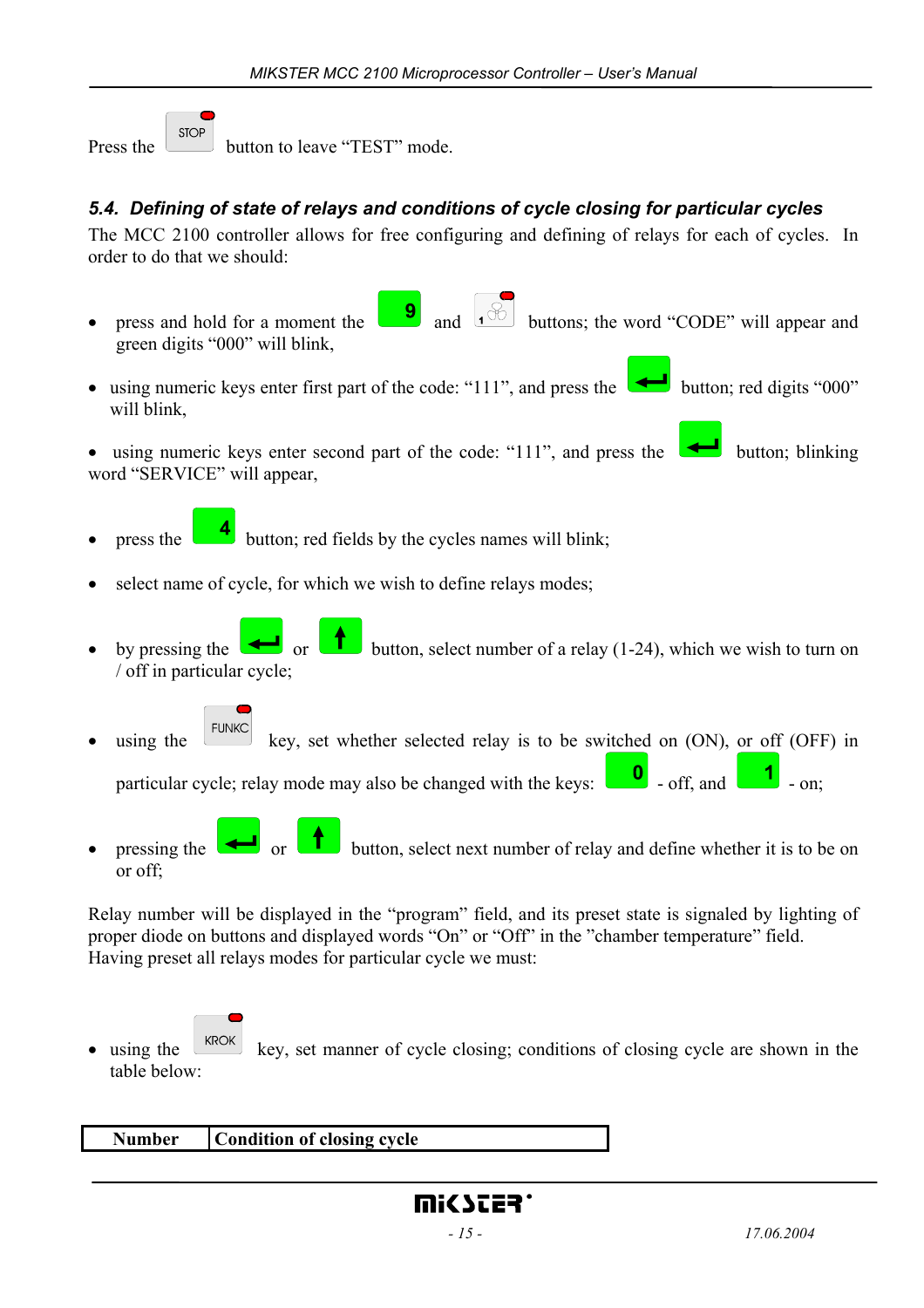| 0              | End of cycle after reaching preset time                                                        |
|----------------|------------------------------------------------------------------------------------------------|
| $\mathbf{1}$   | End of cycle after exceeding preset value of                                                   |
|                | temperature in the chamber                                                                     |
| 2              | End of cycle after exceeding preset value of bar                                               |
|                | temperature                                                                                    |
| 3              | End of cycle after exceeding preset value of                                                   |
|                | humidity                                                                                       |
| $\overline{4}$ | End of cycle after reaching preset time or after                                               |
|                | exceeding preset value of temperature in the                                                   |
|                | chamber                                                                                        |
| 5              | End of cycle after reaching preset time or after                                               |
|                | exceeding preset value of bar temperature                                                      |
| 6              | End of cycle after reaching preset time or after                                               |
|                | exceeding preset value of humidity                                                             |
| 7              | End of cycle after reaching preset time and after                                              |
|                | exceeding preset value of temperature in the<br>chamber                                        |
| 8              |                                                                                                |
|                | End of cycle after reaching preset time and after<br>exceeding preset value of bar temperature |
| 9              | End of cycle after reaching preset time and after                                              |
|                | exceeding preset value of humidity                                                             |
| 10             | End of cycle after temperature drop in the chamber                                             |
|                | below preset value                                                                             |
| 11             | End of cycle after temperature drop in bar below                                               |
|                | preset value                                                                                   |
| 12             | End of cycle after humidity drop below preset                                                  |
|                | value                                                                                          |
| 13             | End of cycle after reaching preset time or after                                               |
|                | temperature drop in the chamber below preset value                                             |
| 14             | End of cycle after reaching preset time or after                                               |
|                | temperature drop in bar below preset value                                                     |
| 15             | End of cycle after reaching preset time or after                                               |
|                | humidity drop below preset value                                                               |
| 16             | End of cycle after reaching preset time and after                                              |
|                | temperature drop in the chamber below preset value                                             |
| 17             | End of cycle after reaching preset time and after                                              |
|                | temperature drop in bar below preset value                                                     |
| 18             | End of cycle after reaching preset time and after                                              |
|                | humidity drop below preset value                                                               |

In order to configure next cycle we should:

• press name of appropriate cycle and further proceed exactly as in the case of defining previous cycle.

 $\overline{\phantom{0}}$ 

|                                                     | STOP:                |  |
|-----------------------------------------------------|----------------------|--|
| Configuring will be ended after pressing the $\Box$ | $\qquad \qquad$ key. |  |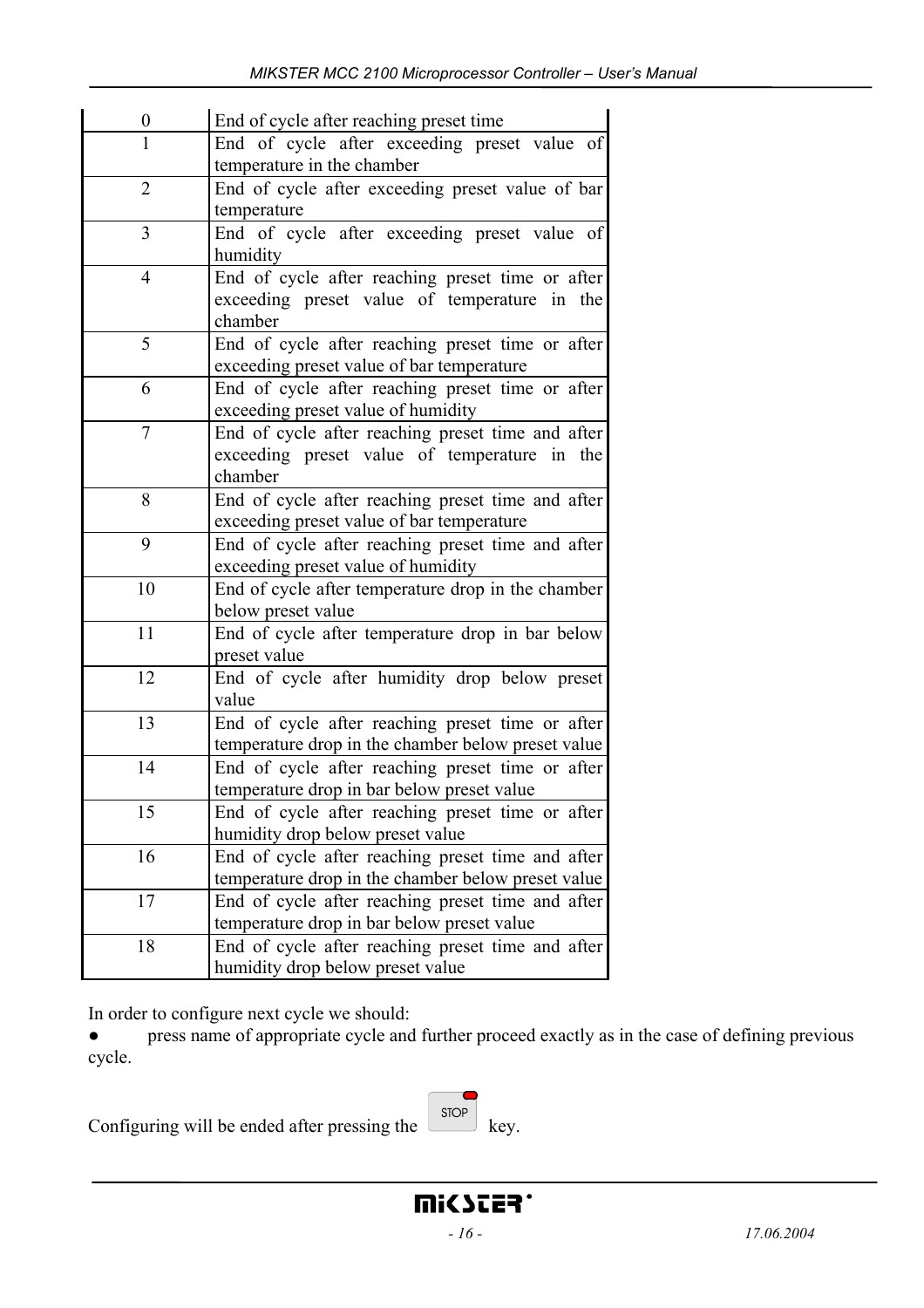## *5.5. Defining of working conditions for relays*

The MIKSTER MCC 2100 controller allows for defining of working conditions for each of the 24 relays separately.

Meaning of relays working parameters:

- P0 Time type
	- $0$  Relay off
	- 1 Relay on / off in accordance with program
	- 2 turning on with time lag
	- 3 turning off with time lag
	- 4 pulse generator
- P1 time Ta
- P2 time Tb
- P3 type of regulator
	- 0 regulator on
	- 1 regulator "warming"
	- 2 regulator "cooling"
	- 3 " warming" straight hysteresis
	- 4 " cooling" straight hysteresis
- P4 number of measurement channel
	- 0 chamber temperature
	- $1 free$
	- 2 bar temperature
	- 3 board temperature
	- 4 humidity
	- 5 smoke temperature
- P5 shift of preset value of the regulator in relation to preset value in program
- P6 shift of algorithm level of work with dynamic preset value
- P7 "lower" hysteresis
- P8 "upper" hysteresis

In order to perform operation of defining parameters for particular relays we should:

- press and hold for a moment the  $\begin{bmatrix} 9 \\ 1 \end{bmatrix}$  and  $\begin{bmatrix} 1 \end{bmatrix}$  buttons; word "CODE" will appear and green digits "000" will blink,
- using numeric keys enter first part of the code: "111", and press the button; red digits "000" will blink
- using numeric keys enter second part of the code: "111", and press the  $\Box$  button; blinking word "SERVICE" will appear,
- press the  $\begin{bmatrix} 5 \\ 5 \end{bmatrix}$  button;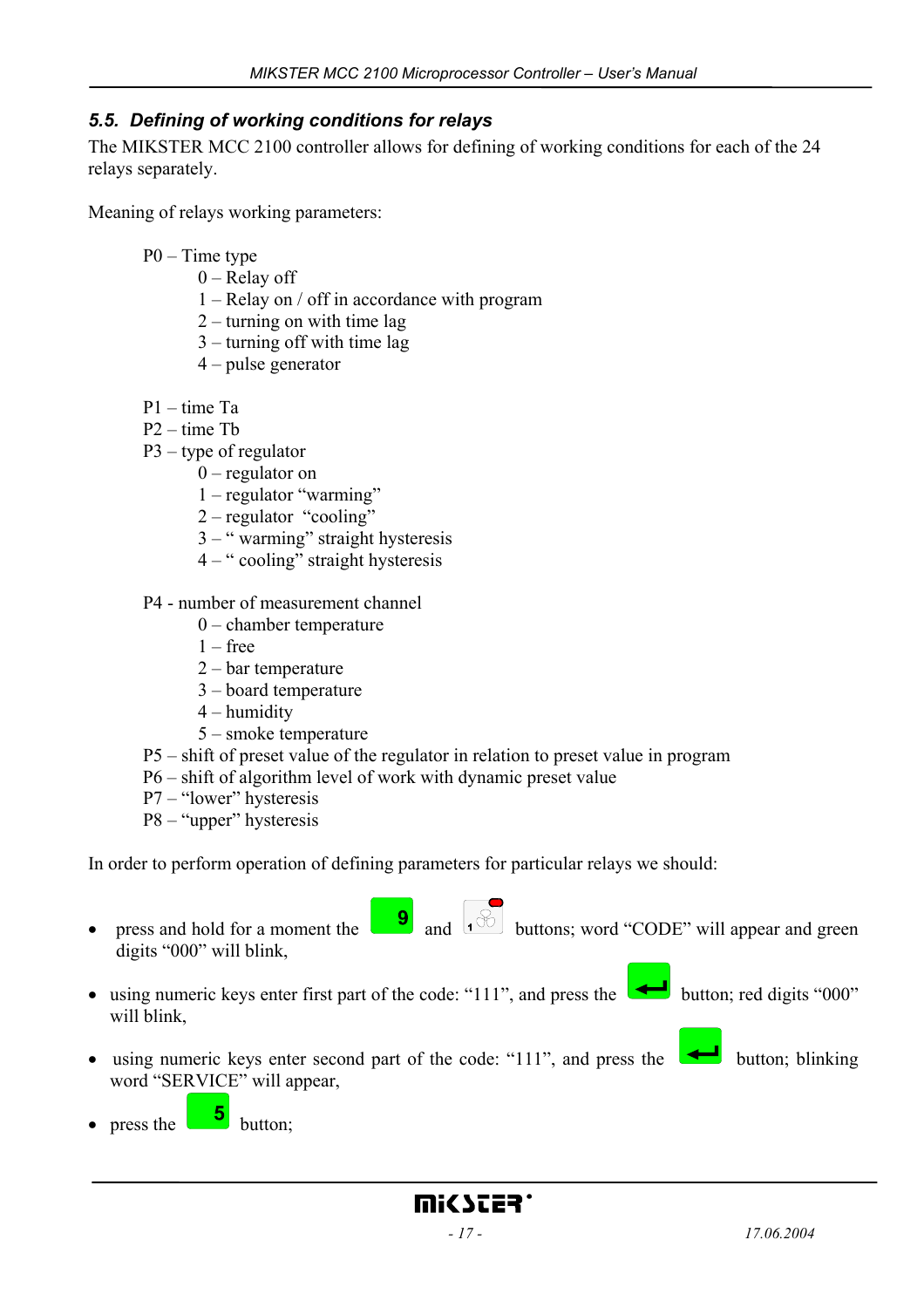using the  $\left\lfloor \frac{kROK}{ROL} \right\rfloor$  button select number of a relay, parameters of which we wish to set; number of selected relay will be displayed in the PROGRAM field; cell number ("P0"..."P8") will be displayed in red;

- pressing the  $\leftarrow$  or  $\leftarrow$  buttons select cell marked "P0";
- using numeric keyboard set *time type* of relay (0-4).

Descriptions below show meaning of particular options.

## *TIME TYPE: 0*

Relay unconditionally switched off.

## *TIME TYPE: 1*

 Relay is turned on according to definition in program; that means if in a particular cycle it is defined as on / off, then until the end of cycle it remains in the same mode as at the beginning of the cycle.

## *TIME TYPE: 2 (turning on with time lag)*

when TA and TB  $\neq$  0:  $\Leftarrow$  *parameters are described below* 



when TA= $0$ , TB $\neq$ 0:



when  $TA>0$ ,  $TB=0$ :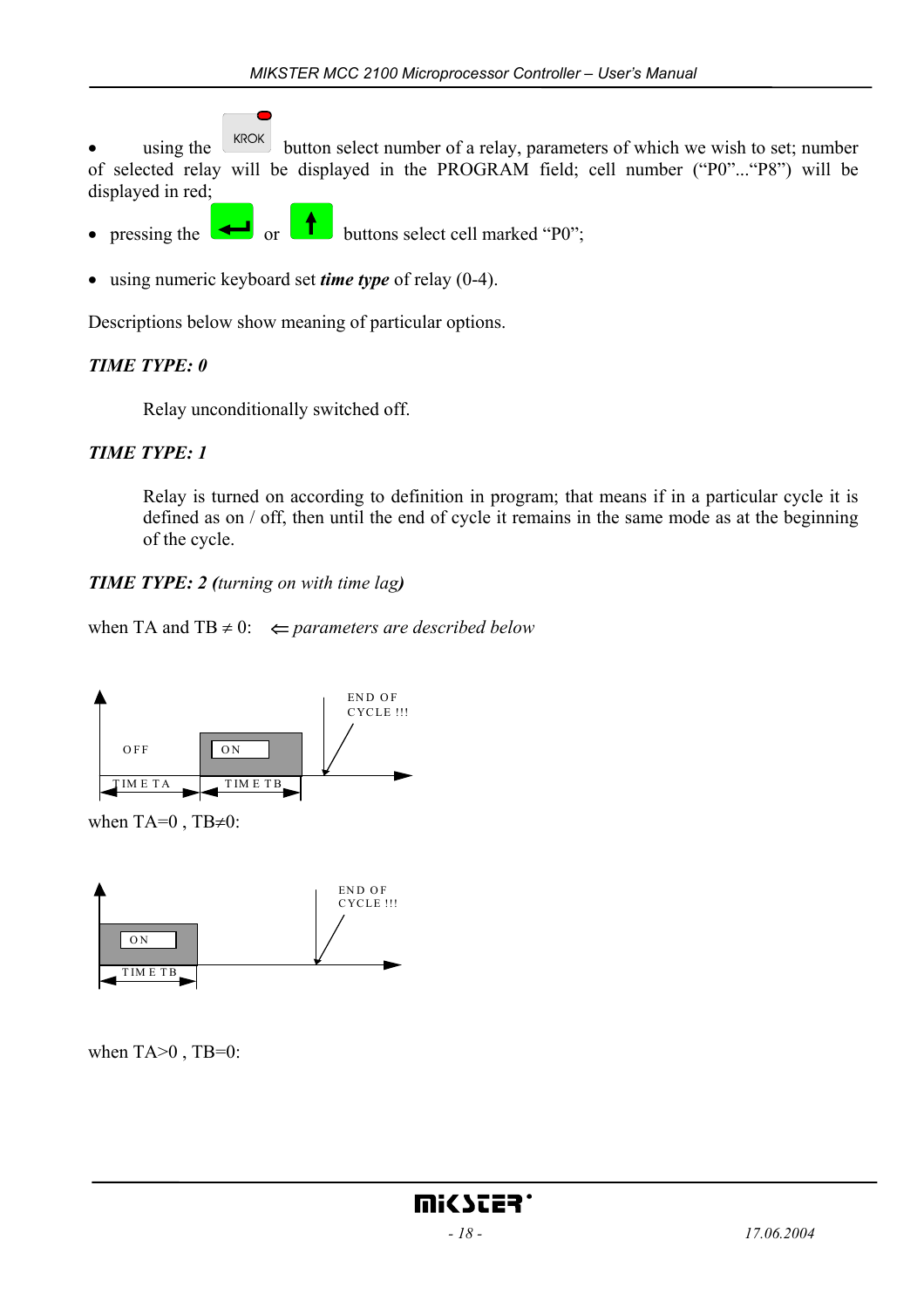

*TIME TYPE: 3 (turning off with time lag)* 

when TA>0, TB>0:



when TA>0, TB=0:



when  $TA=0$ ,  $TB>0$ :

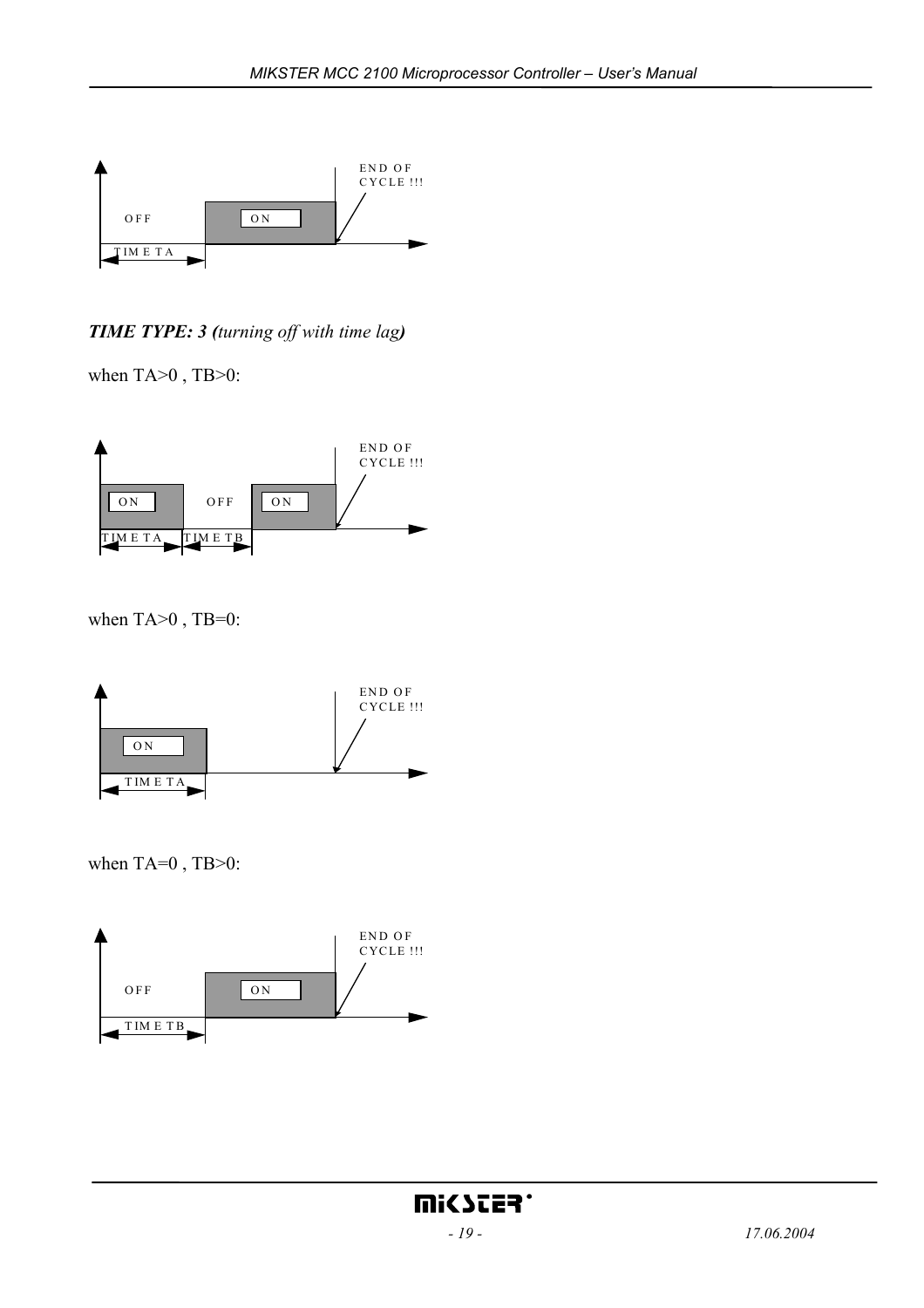## *TIME TYPE: 4 (pulse generator)*



- pressing the  $\Box$  or  $\Box$  buttons, select "P1" cell;
- using numeric keyboard set "TA" parameter value (meaning of the parameter is shown on drawings above);
- pressing the or buttons, select "P2" cell;
- using numeric keyboard set "TB" parameter value (meaning of the parameter is shown on drawings above);



- pressing the or buttons, select "P3" cell;
- using numeric keyboard set *regulator type*  $(0...2)$ ; meaning of particular options is described below.

**0** – regulator condition off, it means that only the time condition is being carried into effect

- **1** "warming" regulation, that is:
	- below preset value relay on
	- above preset value relay off



- **2** "cooling" regulation, that is:
	- below preset value relay on
	- above preset value relay off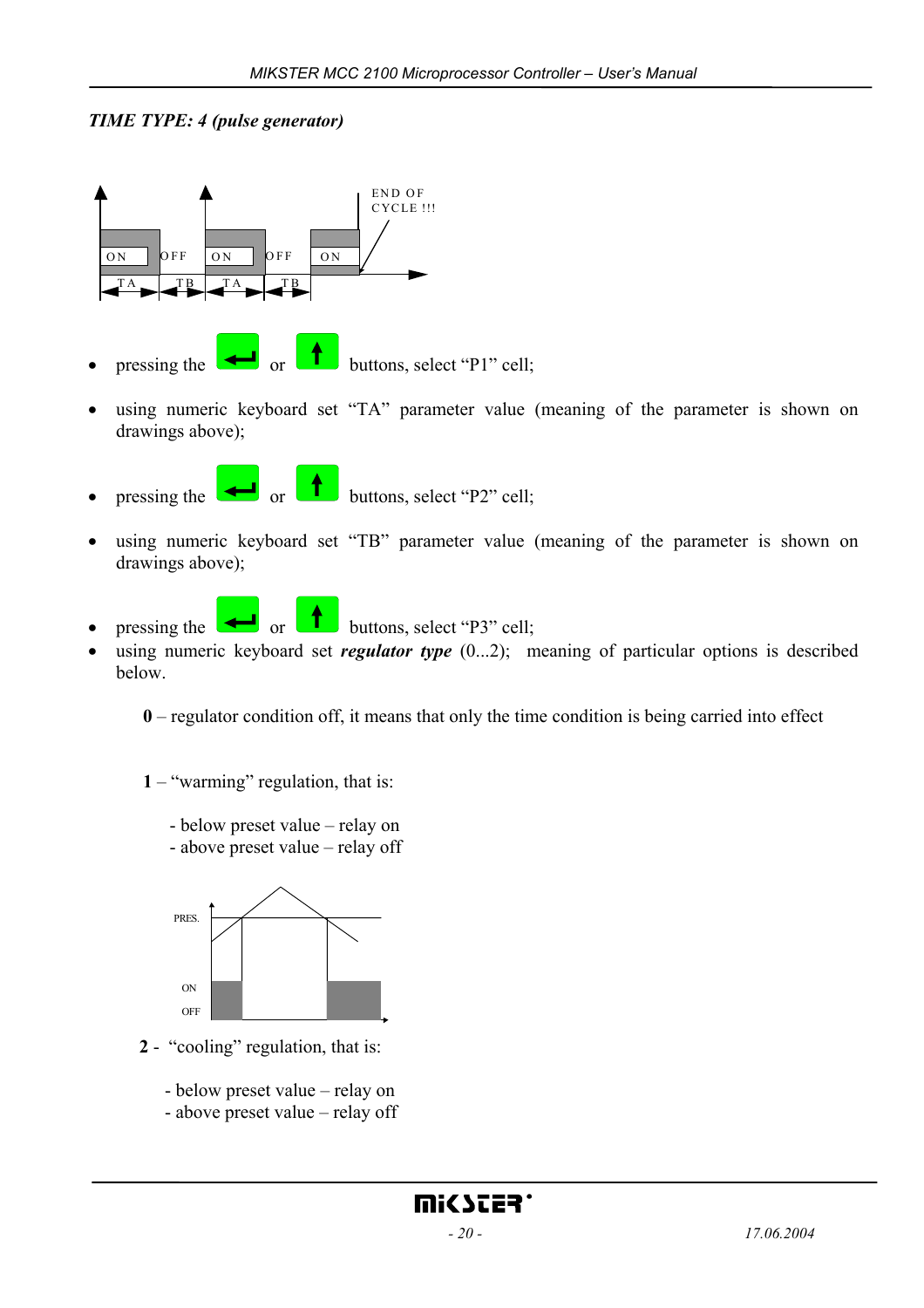

**3** - regulator with hysteresis - "warming"



**4** - regulator with hysteresis - "cooling"



• using numeric keyboard set the parameter – **measurement channel** (0-5), which defines, in relation to which measurement channel regulation on a particular relay should take place;

We may set the following parameters:

- 0 chamber temperature "dry"
- 1 free
- 2 bar temperature
- 3 board temperature
- 4 humidity
- 5 smoke temperature
- pressing the  $\begin{array}{|c|c|c|}\n\hline\n\end{array}$  or  $\begin{array}{|c|c|c|}\n\hline\n\end{array}$  buttons, select "P5" cell;
- using numeric keyboard we set value of "PA" parameter; meaning of the "PA" parameter is shown on the drawing below;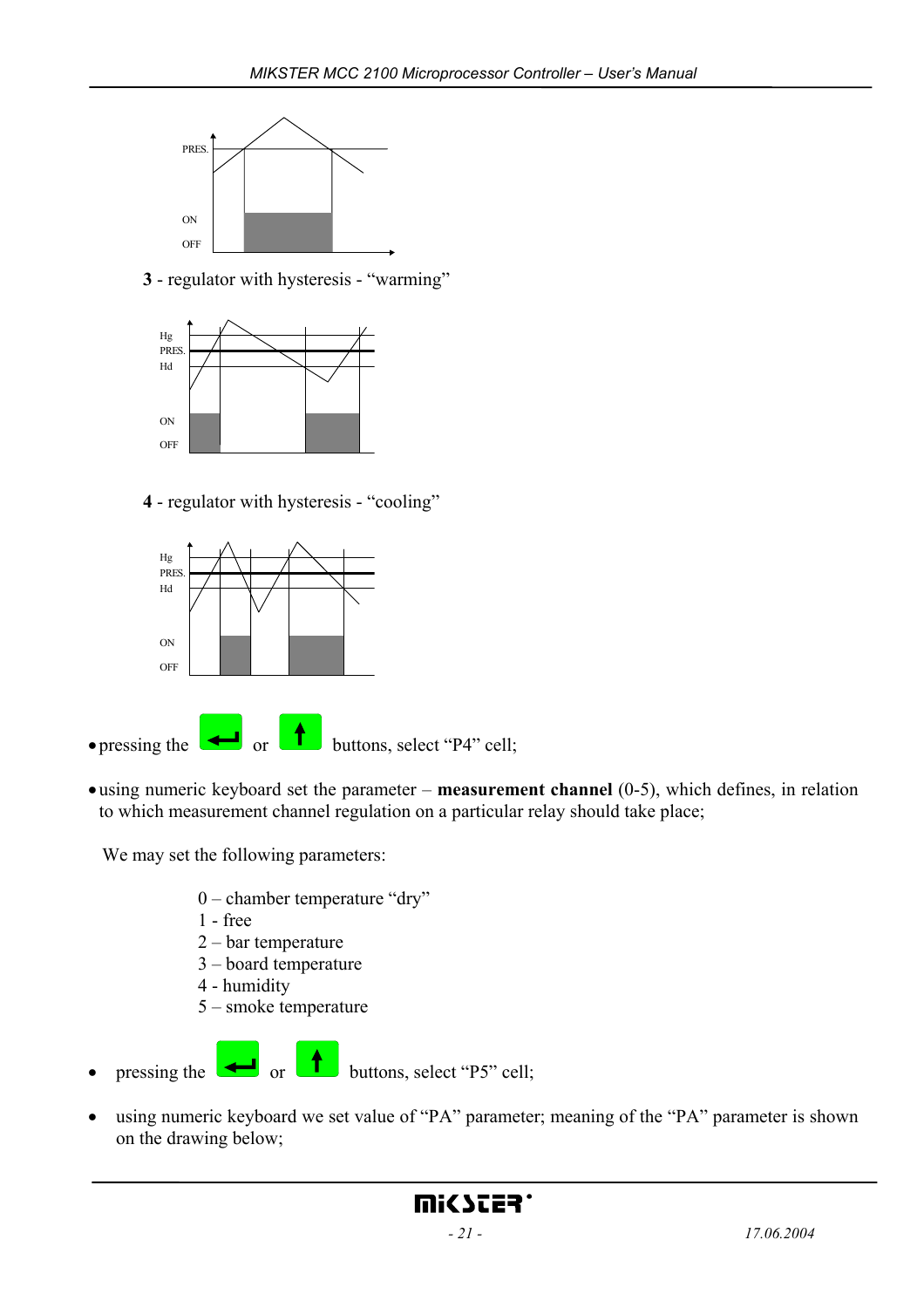- pressing the or buttons, select "P6" cell;
- using numeric keyboard we set value of "PB" parameter; meaning of the "PB" parameter is shown on the drawing below;
- pressing the  $\Box$  or  $\Box$  buttons, select "P7" cell;
- using numeric keyboard we set value of "PC" parameter; meaning of the "PC" parameter is shown on the drawing below;
- pressing the  $\left(\begin{array}{c} \bullet \\ \bullet \end{array}\right)$  or buttons, select "P8" cell;
- using numeric keyboard, we set value of "PD" parameter.

Meaning of "PA", "PB", "PC" and "PD" parameters is shown on the drawing below.

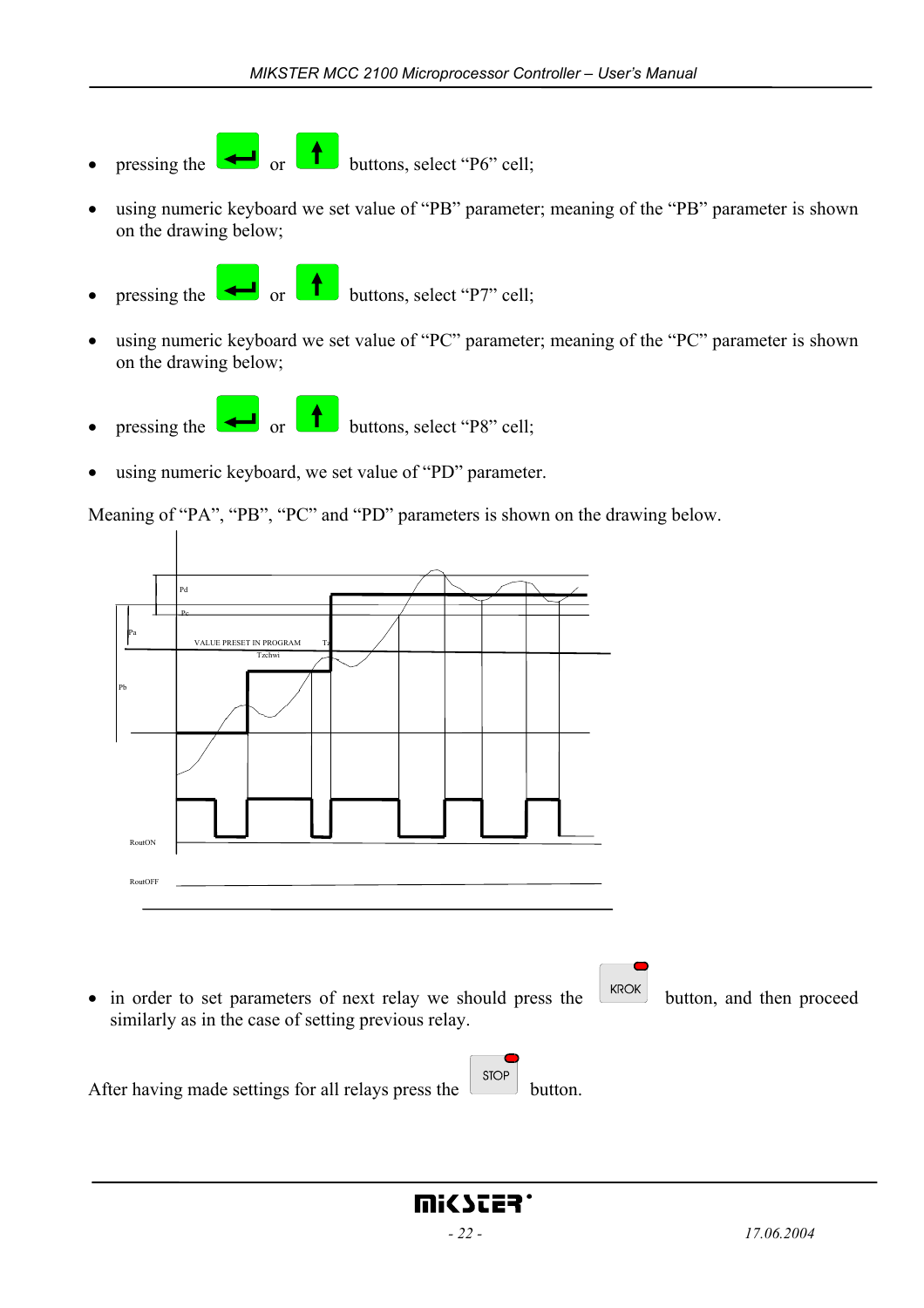#### *Description of regulator parameters:*

Pa – shift of preset value for regulator in relation to the value preset in program.

e.g..: If preset value for chamber temperature is 80 °C, and for particular relay PA=-10.0 °C, then preset value for regulator of that relay is 70 °C.

#### Description of regulator algorithm:

In order to improve parameters of traditional two-mode regulator, algorithm employed in the controller is expected to define momentary dynamic zero value, allowing for limiting deviation while reaching steady state of the regulator.

Description for "warming" type:

#### **Case no. 1**

if  $To < (Tz + Pa)$ -Pb then Rout = on

if  $(Tz+Pa)$ -Pb  $\leq$  To  $\leq$   $(Tz+Pa)$ -Pc

then in case if value:

(Tz+Pa)-Pb is exceeded,

parameter:

 $Tzchwi = [(Tz-Pa)+To]/2$  is set

and, at this moment, if:  $To \leq Tz$  chw *(Tz momentary)* then Rout = on, if:  $To > Tz$  chw *(Tz momentary)* then Rout = off

each successive excedance of Tz chw value results in setting new value of Tz chw

if:  $(Tz+Pa-Pe) \leq To \leq (Tz+Pa+Pd)$ 

then, when temperature drops:

 $R$ out = on

when temperature rises:

 $Rout = off$ 

**Note !!!** 

In case of defining relay output as "cooling" Rout mode is opposite in relation to the above described algorithm.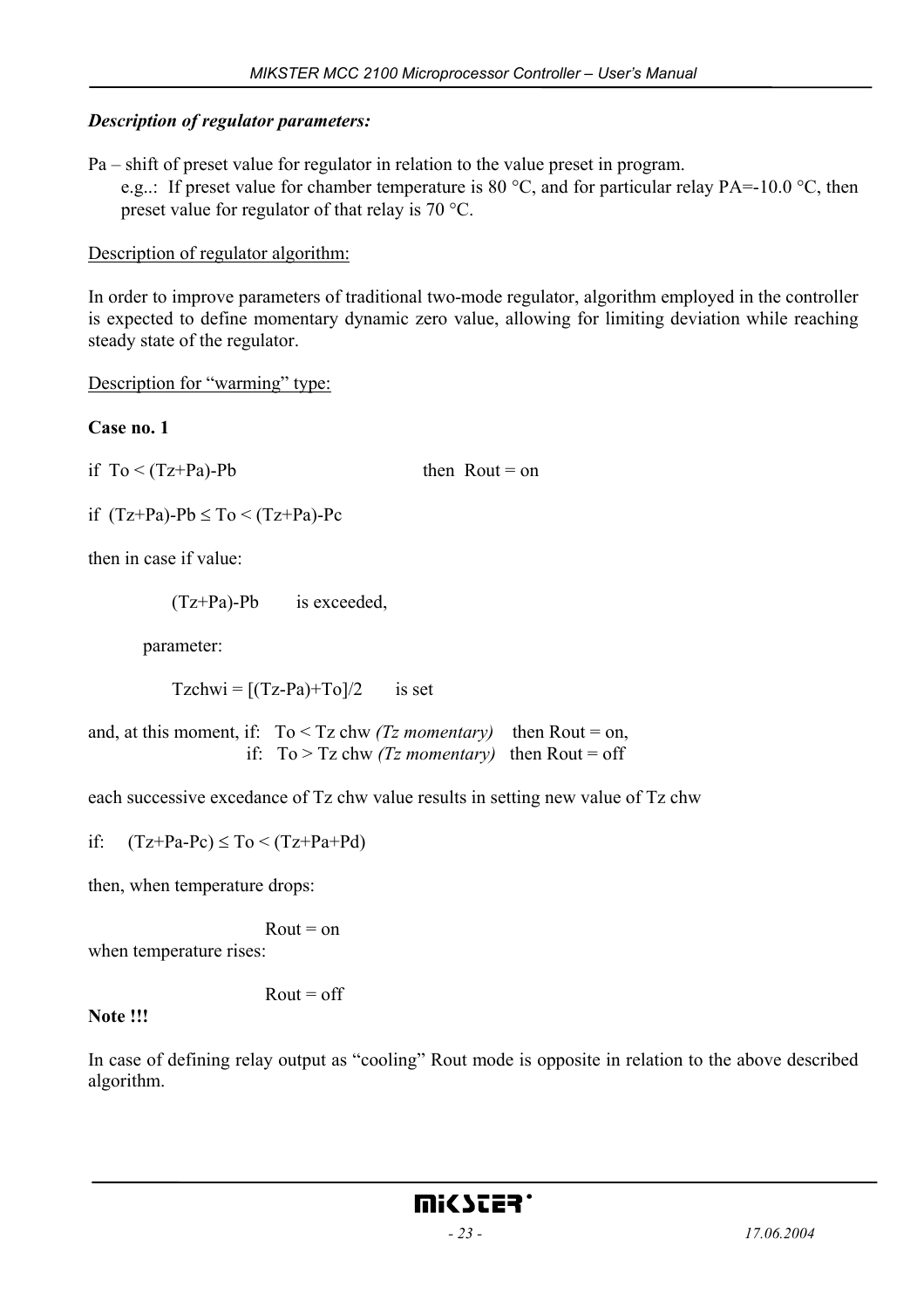# *5.6. Defining of alarms*

The MIKSTER MCC 2100 controller allows for defining controller's response to occurrence of all sorts of events. In order to begin defining alarms we should:

- press and hold for a moment the  $\begin{bmatrix} 9 \\ 1 \end{bmatrix}$  and  $\begin{bmatrix} 6 \\ 1 \end{bmatrix}$  buttons; word "CODE" will appear and green digits "000" will blink,
- using numeric keys enter first part of the code: "111", and press the **ull** button; red digits "000" will blink,
- using numeric keys enter second part of the code: "111", and press the  $\Box$  button; blinking word "SERVICE" will appear,
- press the  $\begin{array}{|c|c|} \hline \mathbf{6} \\ \hline \end{array}$  button;
- PROG press the  $\sqrt{\frac{H_{\text{ROV}}}{P_{\text{OPRAW}}} }$  or  $\sqrt{H_{\text{ROK}}}$  buttons, by this selecting alarm number corresponding with occurrence of one of events described below; (alarm number will be displayed in red in the "WILGOTNOŚĆ" *("HUMIDITY")* field);

It is possible to define controller's response to occurrence of following events:

| Alarm No.      | Event corresponding with particular alarm      |  |
|----------------|------------------------------------------------|--|
|                | fading R phase of power supply                 |  |
| 2              | fading S phase of power supply                 |  |
| 3              | fading T phase of power supply                 |  |
| $\overline{4}$ | burner breakdown                               |  |
| 5              | thermal system breakdown                       |  |
| 6              | doors breakdown                                |  |
| 7              | Fading 220V/24V signal on control input no. 7- |  |
|                | [CONTROL INPUT 7]                              |  |
| 8              | Fading 220V/24V signal on control input no. 8- |  |
|                | [CONTROL INPUT 8]                              |  |
| 9              | Breakdown on channel no. 1 of AC converter     |  |
|                | [MEASUREMENT CHANNEL 1]                        |  |
| 10             | Breakdown on channel no. 2 of AC converter     |  |
|                | [MEASUREMENT CHANNEL 2]                        |  |
| 11             | Breakdown on channel no. 3 of AC converter     |  |
|                | [MEASUREMENT CHANNEL 3]                        |  |
| 12             | Breakdown on channel no. 4 of AC converter     |  |
|                | [MEASUREMENT CHANNEL 4]                        |  |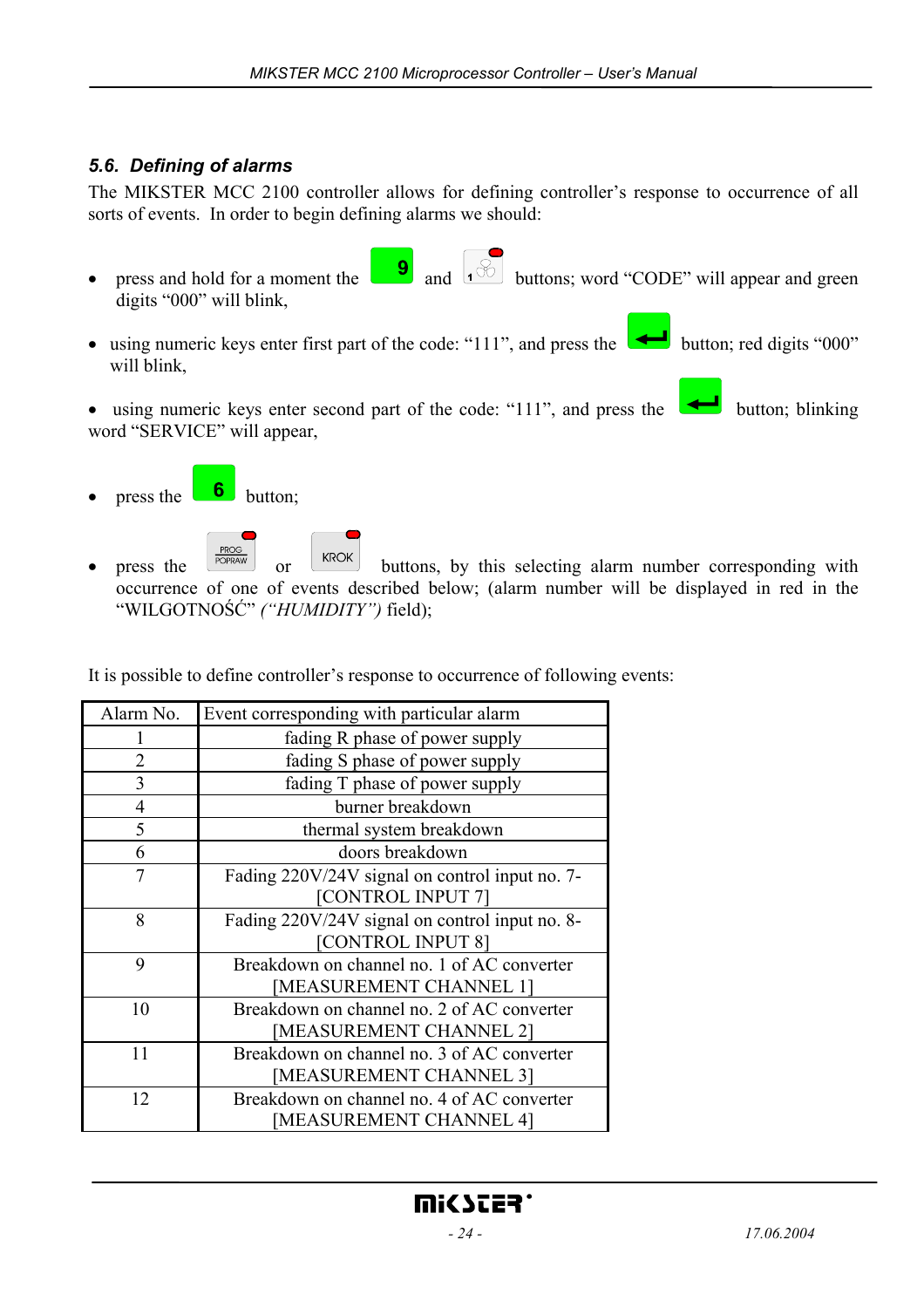| Breakdown on channel no. 5 of AC converter          |
|-----------------------------------------------------|
| [MEASUREMENT CHANNEL 5]                             |
| Breakdown on channel no. 6 of AC converter          |
| [MEASUREMENT CHANNEL 6]                             |
| Breakdown on channel no. 7 of AC converter          |
| [MEASUREMENT CHANNEL 7]                             |
| Breakdown on channel no. 8 of AC converter          |
| [MEASUREMENT CHANNEL 8]                             |
| Excedance of allowed difference between preset and  |
| read out chamber temperature (difference will be    |
| shown in function no. 16 of SETUP)                  |
| Excedance of preset smoke temperature (preset       |
| smoke temperature will be given in function no. 04) |
|                                                     |

using numeric keyboard, set so called **response to alarm**. Number of selected option (0..2) will be displayed in red in the "ZEGAR" ("CLOCK") field.

We have choice of the following options:

| Option No. | Meaning of option                                       |
|------------|---------------------------------------------------------|
|            | occurrence of an emergency (alarm) event does not       |
|            | generate controller response (ALARM OFF)                |
|            | occurrence of an alarm during technological process     |
|            | will not result in interruption of process realization, |
|            | but in overlaying an alarm-relay mask, that is: in      |
|            | addition to active relays, relays included in alarm     |
|            | definitions menu (description below) are activated      |
|            | during process realization                              |
|            | occurrence of an alarm during technological process     |
|            | will result in interruption of technological process    |
|            | realization [CRITICAL ERROR], and in setting mode       |
|            | of relays defined in alarm menu (description below)     |

- by pressing the  $\Box$  or  $\Box$  keys, select number of a relay, which you wish to turn on / off in particular alarm; number of a selected relay will be displayed in green in the "PROGRAM" field;
- by pressing the  $\begin{bmatrix} \text{FUNK} \\ \text{Key we set, whether selected relay is to be on ("ON"), or off ("OFF"); \end{bmatrix}$ selected relays are activated after occurrence of an alarm and, depending on defined response to alarm occurrence (see above), they are added to active relays (REAKCJA=1) *(RESPONSE=1)* or they are certainly set in accordance with preset mode (REAKCJA=2) *(RESPONSE=2)*;

In order to define next alarm number we should press the  $\left[\frac{RROK}{POPRAW}\right]$  or  $\left[\frac{KROK}{PORAM}\right]$  keys, and then proceed similarly as in the case of defining previous alarm. To close alarm definition procedure, press the **STOP** 

key.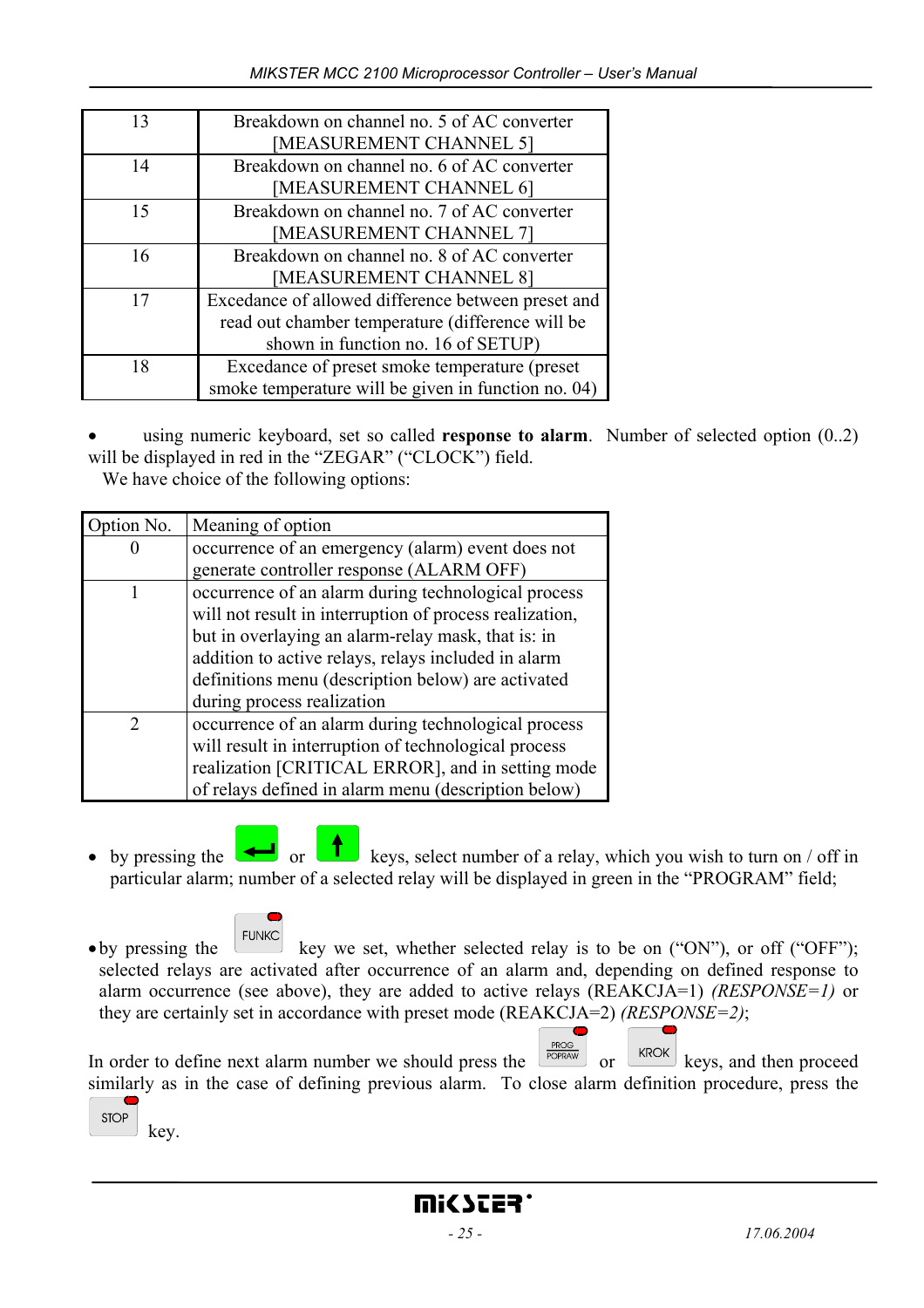# *5.7. Deleting all controller settings*

In order to delete from the controller memory all programs and cancel all previously entered settings we should:

- press and hold for a moment the  $\begin{bmatrix} 9 \\ 0 \end{bmatrix}$  and  $\begin{bmatrix} 6 & 3 \end{bmatrix}$  buttons; word "CODE" will appear and green digits "000" will blink,
- using numeric keys enter first part of the code: "111", and press the button; red digits "000" will blink,
- using numeric keys enter second part of the code: "111", and press the **button**; blinking word "SERVICE" will appear,
- press the **7** button; word "SYSINI" and blinking, green "NO" and red "YES" will appear;

When we wish to carry out initialization, it is necessary to:

- press the **button**; (otherwise press)
- press the  $\sqrt{\frac{START}{START}}$  button, the controller will begin initialization procedure;

#### **NOTE !!!**

**During the INITIALIZATION process it is not allowed to press any keys, or switch off power supply.** 

**Initialization may be used in emergency situations only, since after having carried out this process the controller must be re-configured !!!** 

## *5.8. Definition of relays modes for "PAUSE"*

KONT In order to preset relays, which are to turn on / off automatically after having pressed the ("PAUSE / CONT.") button, we should:

- press and hold for a moment the  $\begin{bmatrix} 9 \\ 0 \end{bmatrix}$  and  $\begin{bmatrix} 6 & 3 \end{bmatrix}$  buttons; word "CODE" will appear and green digits "000" will blink,
- using numeric keys enter first part of the code: "111", and press the button; red digits "000" will blink,

PAUZA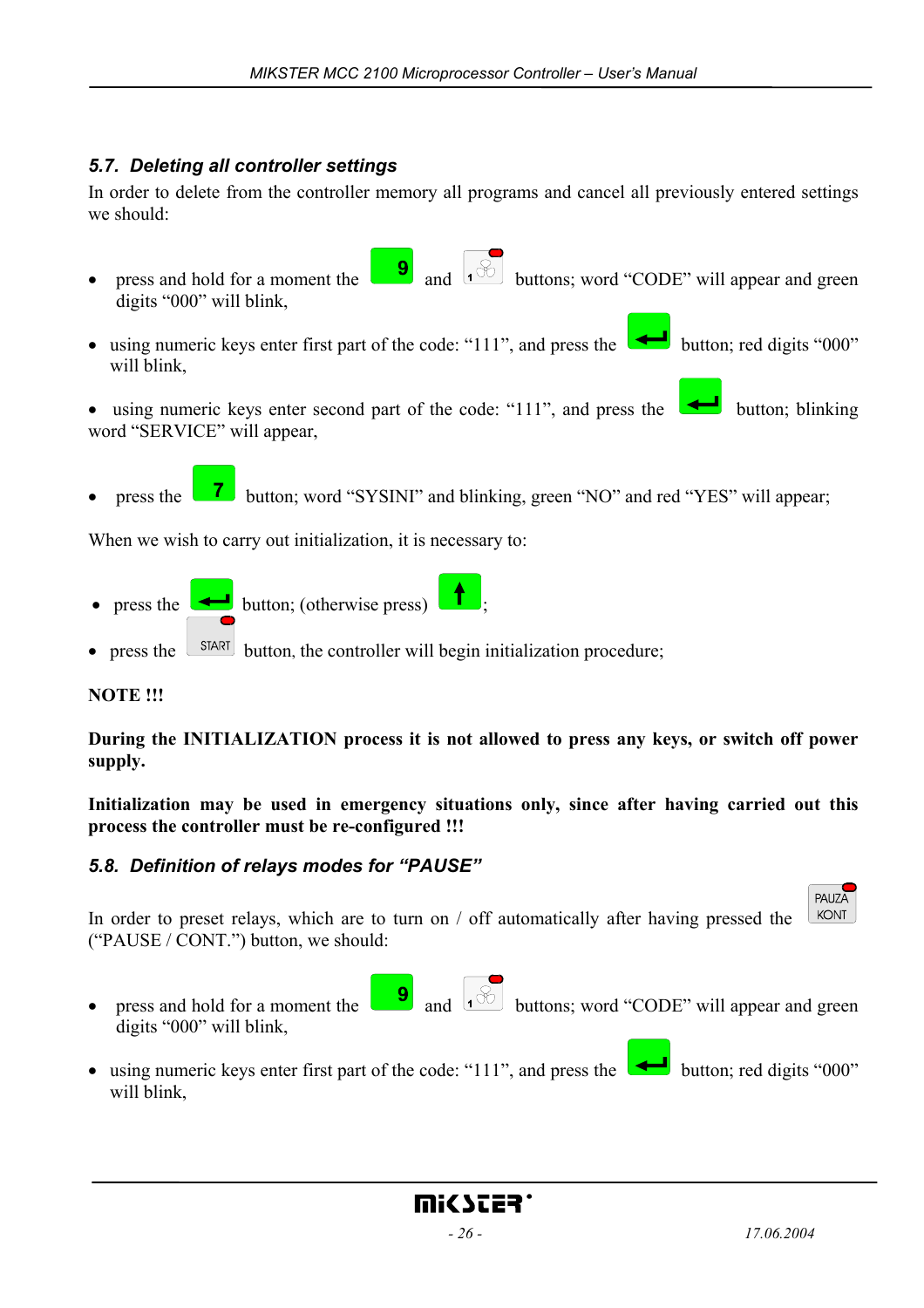- using numeric keys enter second part of the code: "111", and press the  $\Box$  button; blinking word "SERVICE" will appear, press the  $\begin{array}{|c|c|} \hline \mathbf{8} \\ \hline \end{array}$  button; using the  $\Box$  or button, we select the number of relay, which we intend to turn on / off; pressing the  $\left\lfloor \frac{\text{FLINKC}}{\text{button}} \right\rfloor$  button, we preset the relay mode: "ON" or "OFF". **STOP** In order to close the procedure of defining relays, we should press the button. *5.9. Definition of relays mode for "STOP"*  **STOP** In order to preset relays, which are to turn on / off automatically after having pressed the button, we should: press and hold for a moment the  $\begin{bmatrix} 9 \\ 1 \end{bmatrix}$  and  $\begin{bmatrix} 6 \\ 1 \end{bmatrix}$  buttons; word "CODE" will appear and green digits "000" will blink, • using numeric keys enter first part of the code: "111", and press the  $\Box$  button; red digits "000" will blink, • using numeric keys enter second part of the code: "111", and press the  $\Box$  button; blinking word "SERVICE" will appear, press the **button**; using the  $\Box$  or button, we select the number of relay, which we intend to turn on / off; pressing the  $\left[\frac{\text{FUNK}}{\text{button}}\right]$  button, we preset the relay mode: "ON" or "OFF". In order to close the procedure of defining relays, we should press the  $\boxed{\text{STOP}}$  button.
- NOTE: switching relays on in the  $\left[\begin{array}{c} \text{stop} \\ \text{mode} \end{array}\right]$  mode is not signaled by diodes lighting.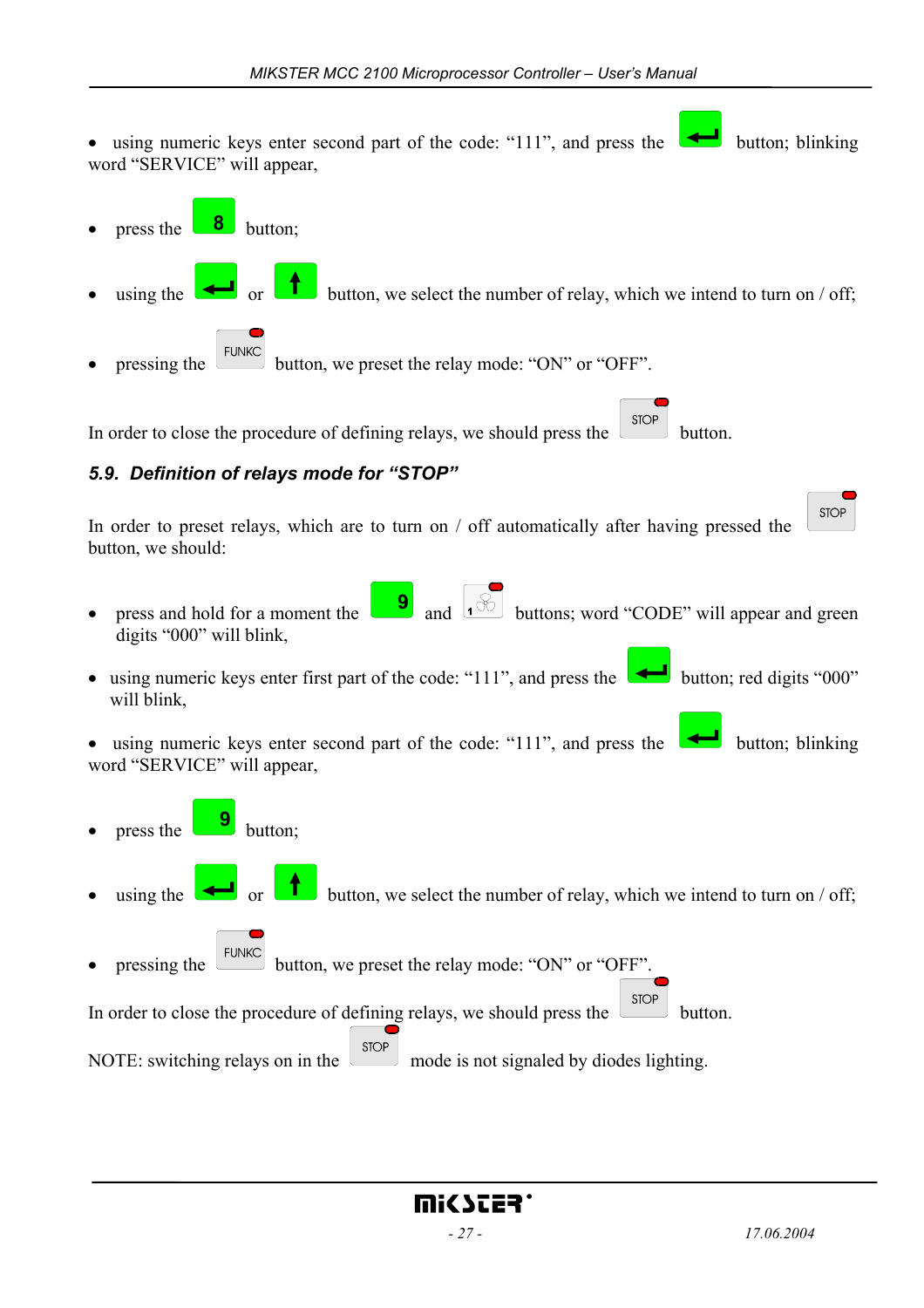# *5.10. Settings and method of activating the "WASHING" process*

# *5.10.1. The "WASHING" process programming*

In order to set the "WASHING" process parameters it is necessary to:

- press and hold for a moment the  $\begin{bmatrix} 9 \\ 1 \end{bmatrix}$  and  $\begin{bmatrix} 1 \\ 0 \end{bmatrix}$  keys; word "CODE" will be displayed and green digits "000" will blink,
- using numeric keys enter first part of the code: "111", and press the key; red digits "000" will blink,
- using numeric keys enter second part of the code: "111", and press the  $\leftarrow$  key; word "SERVICE" will be displayed,
- press the  $\left[\begin{array}{c} \text{FUNKC} \\ \text{keV} \end{array}\right]$
- press the  $\Box$  key,
- using numeric keyboard enter proper process parameters. Parameters will change after pressing the key,
- values of successive process steps change after pressing the  $\sqrt{k_{\text{ROK}}}\$

In order to end the procedure of defining the "WASHING" process parameters press the  $\frac{1 \text{ stop}}{\text{key}}$  key.

#### *510.2. The "WASHING" process activation*

| In order to activate the "WASHING" process press the $\sqrt{\frac{SIART}{S}}$ key, and then the "WASHING" key.                                                   |
|------------------------------------------------------------------------------------------------------------------------------------------------------------------|
| A message requesting to confirm start of the process will appear on the display. Using the $\left($                                                              |
| bring "YES" value displayed in the cycle time / clock field to blinking. Then press the $\sqrt{\frac{SITART}{S}}$ key.<br>which activates the "WASHING" process. |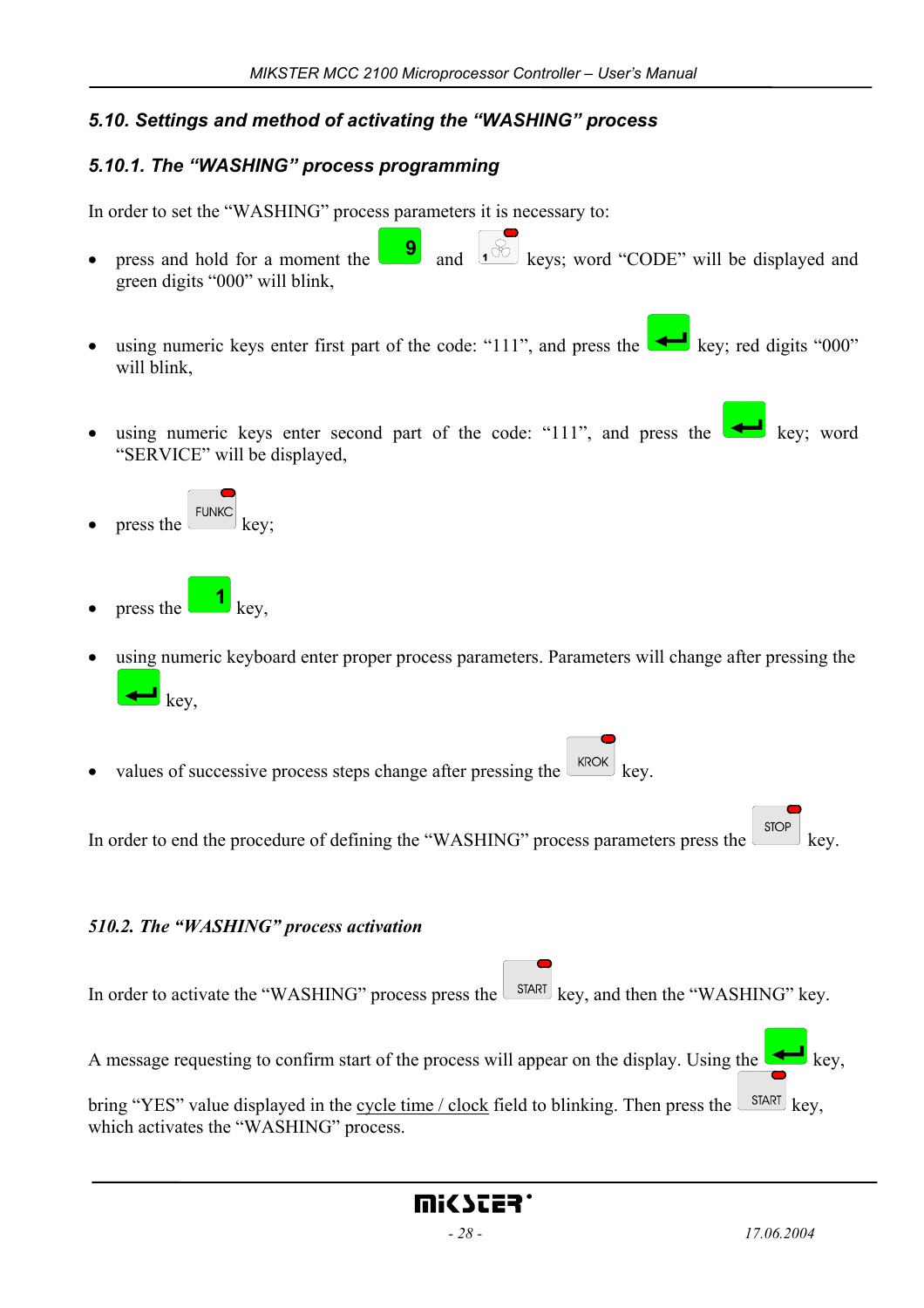**STOP** The process will be terminated after pressing the  $k$ ey.

## *5.11. Defining relays for the "WASHING" process*

In order to define state of relays for the "WASHING" process do the following:

press and hold for a moment the  $\begin{bmatrix} 9 \\ 0 \end{bmatrix}$  and  $\begin{bmatrix} 6 \\ 0 \end{bmatrix}$  keys; word "CODE" will be displayed and green digits "000" will blink,

- using numeric keys enter first part of the code: "111", and press the key; red digits "000" will blink,
- using numeric keys enter second part of the code: "111", and press the  $\Box$  key; word "SERVICE" will be displayed,
- press the  $\begin{bmatrix} \text{FUNKC} \\ \text{key} \end{bmatrix}$  key;
- press the key; red field pulsates beside cycle names (for "WASHING" process)
- select name of "WASHING" cycle, for which we want to define state of relays
- using the or key select number of a relay, which is to be turned on / off;
- using the  $\epsilon$  FUNKC key pre-set the state of relay: "ON" or "OFF".

Relay number is displayed in "program" field, its preset state is signalled by lighting of proper diode on keys, and "On" or "Off" is displayed on the "chamber temperature" field. After entering the state of all relays for a given cycle we must:

preset mode of completing a cycle using the  $k_{\text{ROK}}$  key; conditions for completing a cycle are shown in table on page 16.

In order to configure next cycle do the following:

• press name of selected cycle and then proceed in the same way as when defining previous cycle.

In order to close the relay defining procedure press the  $\Box$  key.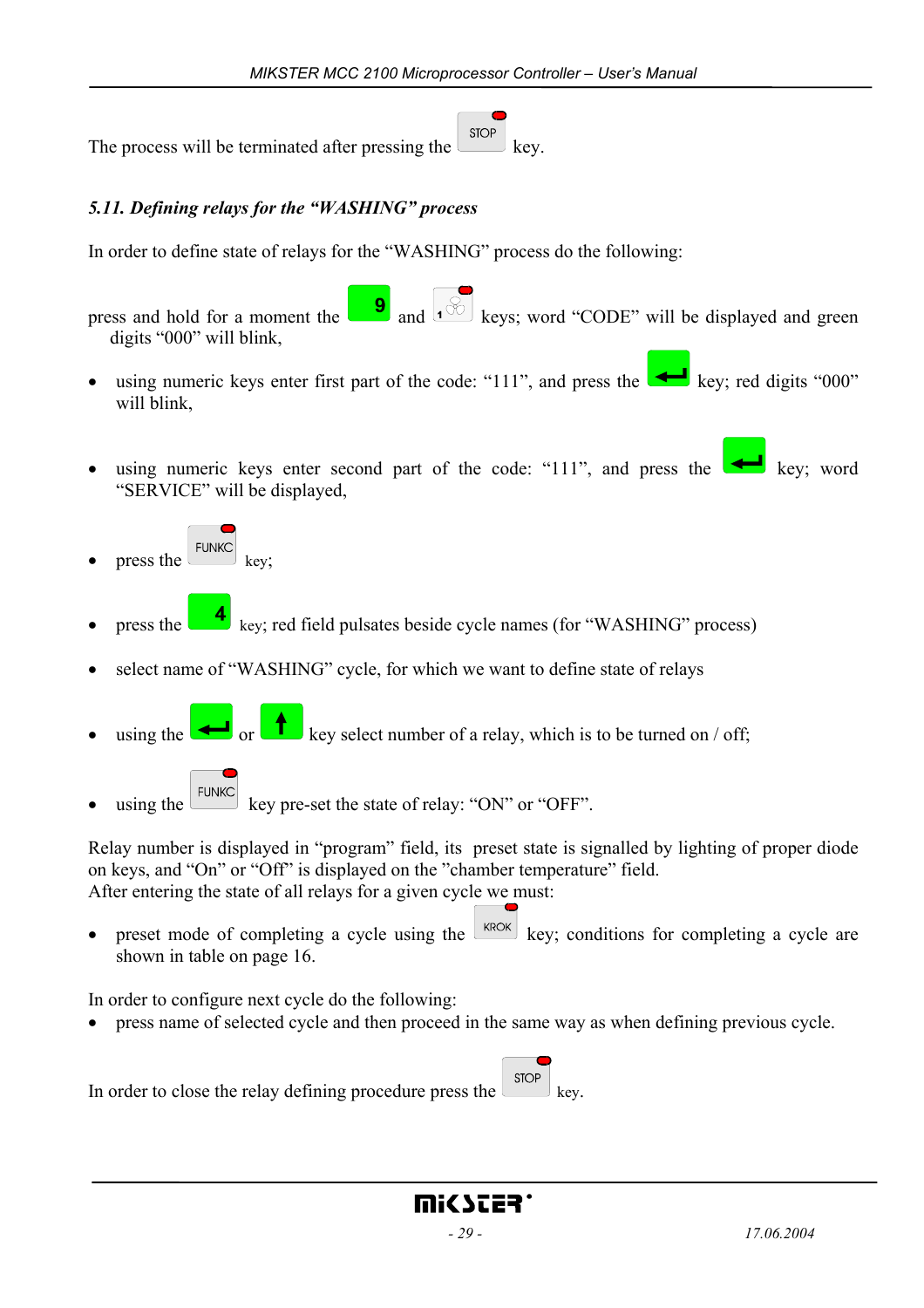#### *5.12. Defining relays for the "automatic ventilation" mode*

In order to pre-set relays, which are to turn on / off after the pre-set humidity level has been exceeded during the process, do the following steps:

- press and hold for a moment the  $\begin{bmatrix} 9 \\ 0 \end{bmatrix}$  and  $\begin{bmatrix} 1 & \sqrt{6} \\ 0 & \sqrt{6} \\ 0 & \sqrt{6} \\ 0 & \sqrt{6} \\ 0 & \sqrt{6} \\ 0 & \sqrt{6} \\ 0 & \sqrt{6} \\ 0 & \sqrt{6} \\ 0 & \sqrt{6} \\ 0 & \sqrt{6} \\ 0 & \sqrt{6} \\ 0 & \sqrt{6} \\ 0 & \sqrt{6} \\ 0 & \sqrt{6} \\ 0 & \sqrt{6} \\ 0 & \sqrt{6} \\ 0 & \sqrt{6} \\ 0 &$ digits "000" will blink,
- using numeric keys enter first part of the code: "111", and press the key; red digits "000" will blink,
- using numeric keys enter second part of the code: "111", and press the  $\bullet$  key; word "SERVICE" will be displayed,
- press the  $\left[\frac{\text{FUNKC}}{\text{keV}}\right]$  key; press the  $\begin{bmatrix} 9 \\ \end{bmatrix}$  key; • using the or key select number of a relay, which is to be turned on / off; using the  $\epsilon$ <sup>EUNKC</sup> key pre-set the state of relay: "ON" or "OFF".

**STOP** In order to close the relay defining procedure press the  $\Box$  key.

#### *5.13. Checking of the smoking chamber operation time*

In order to check the smoking chamber operation time press the  $\frac{[FUNKC]}{key}$  key, and then the  $\frac{8}{\sqrt{3}}$  key.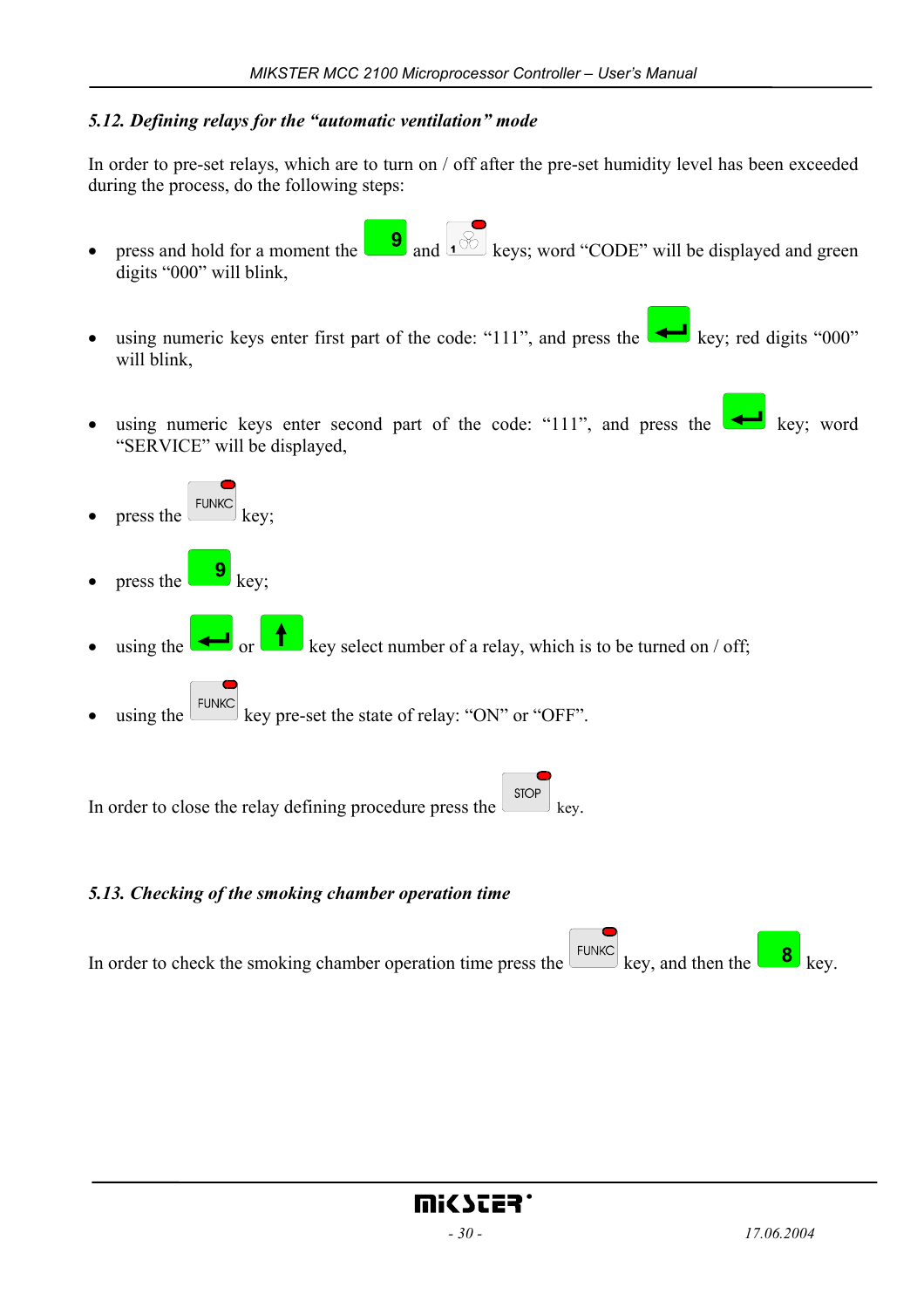

#### *6.DIRECTIONS FOR CONNECTING THE CONTROLLER TO PERSONAL COMPUTER*

#### *ILLUSTRATION No. 1*

CONNECTING A MCC2100 CONTROLLER RECORDER TO PERSONAL COMPUTER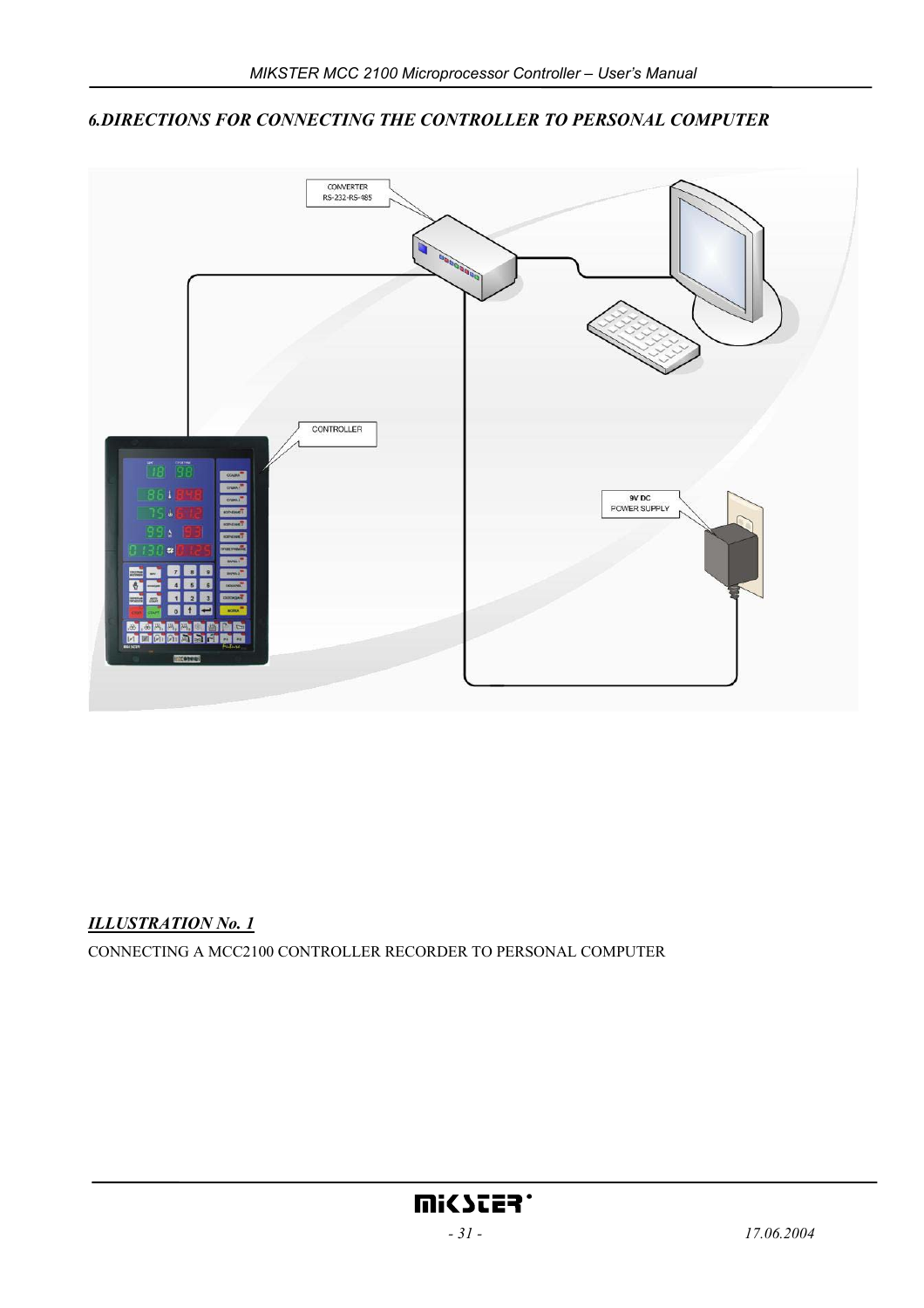## **7. PROCEDURE FOR CONNECTING A PRINTER TO THE CONTROLLER**



*ILLUSTRATION No. 2* . CONNECTING A PRINTER TO THE MCC 2100 CONTROLLER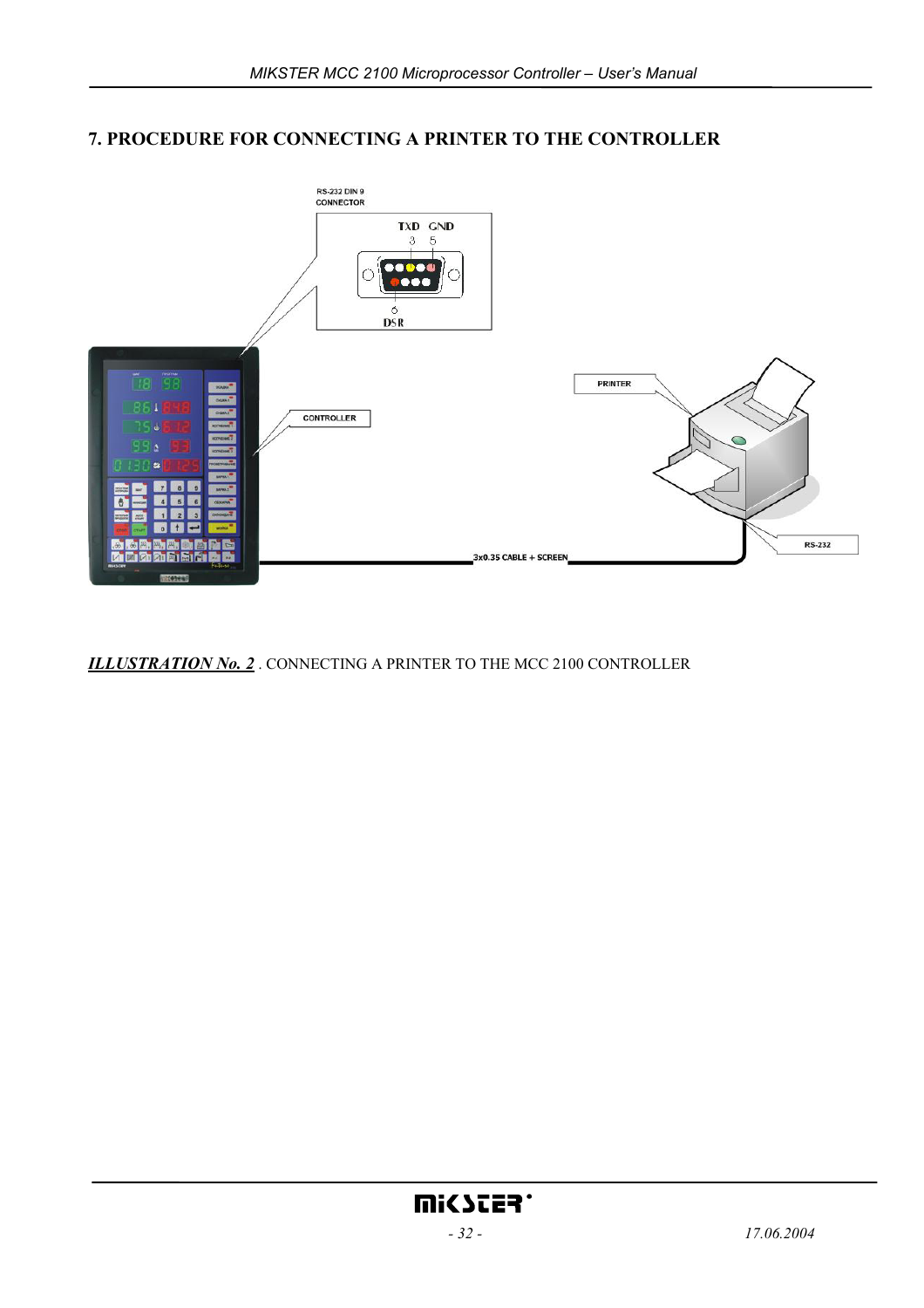## **8. MCC-2100 CONTROLLER ERRORS TABLE***.*

| <b>ERROR 1</b>  | Disappearance of power supply phase R<br>[CONTROL INPUT 1]                                                                    |
|-----------------|-------------------------------------------------------------------------------------------------------------------------------|
| <b>ERROR 2</b>  | Disappearance of power supply phase S<br>[CONTROL INPUT 2]                                                                    |
| <b>ERROR 3</b>  | Disappearance of power supply phase T<br>[CONTROL INPUT 3]                                                                    |
| <b>ERROR 4</b>  | Burner failure<br>[CONTROL INPUT 4]                                                                                           |
| <b>ERROR 5</b>  | Thermic failure<br>[CONTROL INPUT 5]                                                                                          |
| <b>ERROR 6</b>  | Door failure<br>[CONTROL INPUT 6]                                                                                             |
| <b>ERROR 7</b>  | Disappearance of 220V/24V signal on control input<br>no. 7- [CONTROL INPUT 7]                                                 |
| <b>ERROR 8</b>  | Disappearance of 220V/24V signal on control input<br>no.8- [CONTROL INPUT 8]                                                  |
| <b>ERROR 9</b>  | AC converter failure on channel no.1<br>[MEASUREMENT CHANNEL 1]                                                               |
| <b>ERROR 10</b> | AC converter failure on channel no.2<br>[MEASUREMENT CHANNEL 2]                                                               |
| <b>ERROR 11</b> | AC converter failure on channel no.3<br>[MEASUREMENT CHANNEL 3]                                                               |
| <b>ERROR 12</b> | AC converter failure on channel no.4[<br>[MEASUREMENT CHANNEL 4]                                                              |
| <b>ERROR 13</b> | AC converter failure on channel no.5<br>[MEASUREMENT CHANNEL 5]                                                               |
| <b>ERROR 14</b> | AC converter failure on channel no.6<br>[MEASUREMENT CHANNEL 6]                                                               |
| <b>ERROR 15</b> | AC converter failure on channel no.7<br>[MEASUREMENT CHANNEL 7]                                                               |
| <b>ERROR 16</b> | AC converter failure on channel no.8<br>[MEASUREMENT CHANNEL 8]                                                               |
| <b>ERROR 17</b> | Exceeding of acceptable difference between set and<br>measured chamber temperature (difference is given<br>in function no.16) |
| <b>ERROR 18</b> | Exceeding of set smoke temperature (set smoke<br>temperature is given In function no.4)                                       |
| <b>ERROR 31</b> | Damage of EEPROM UNIT0 memory                                                                                                 |
| <b>ERROR 33</b> | Damage of EPROM menory                                                                                                        |